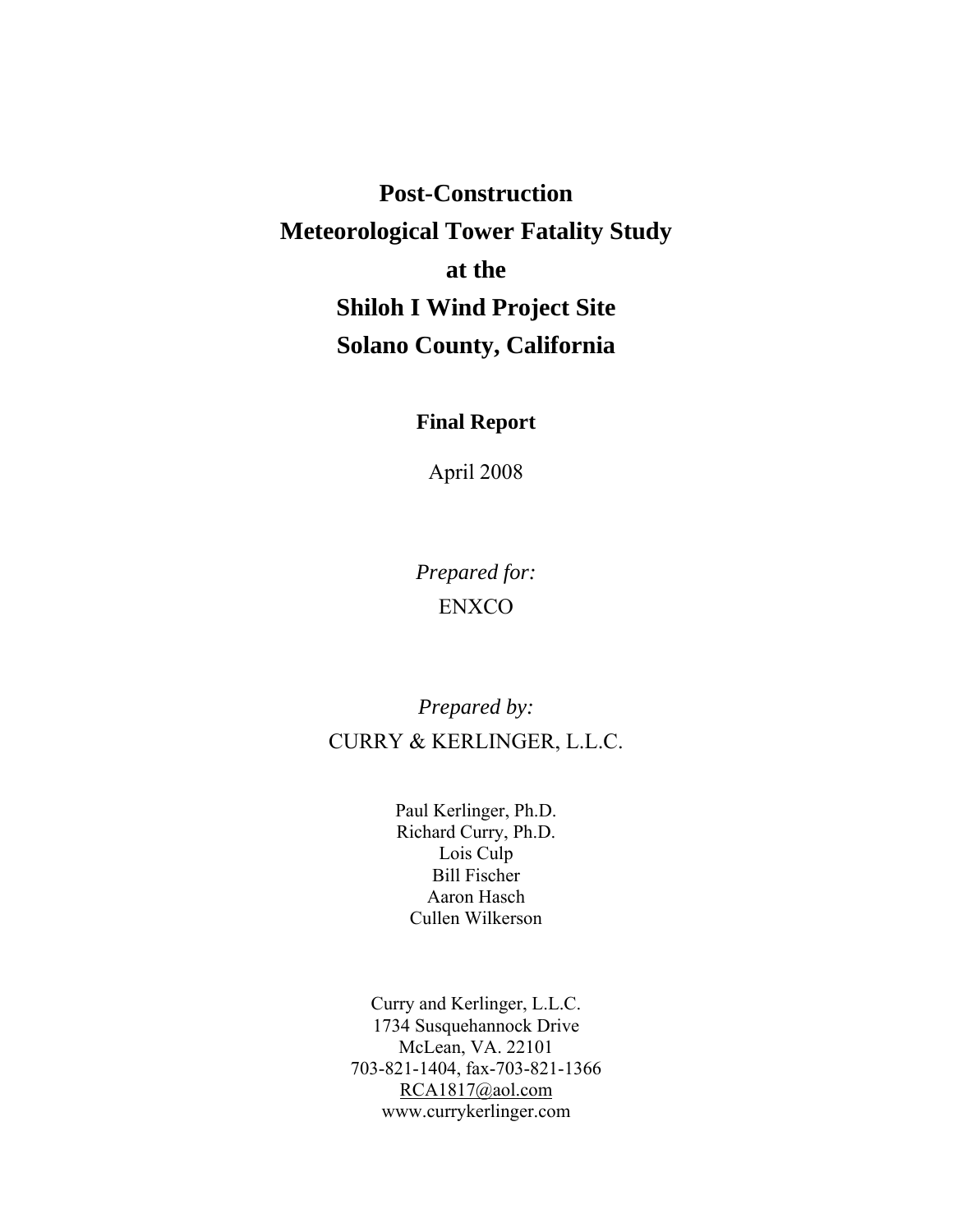# **TABLE OF CONTENTS**

| 4.2.1 Shiloh I Chi-square Analysis of Incidents at Towers Adjacent to Meteorological |    |
|--------------------------------------------------------------------------------------|----|
|                                                                                      | 23 |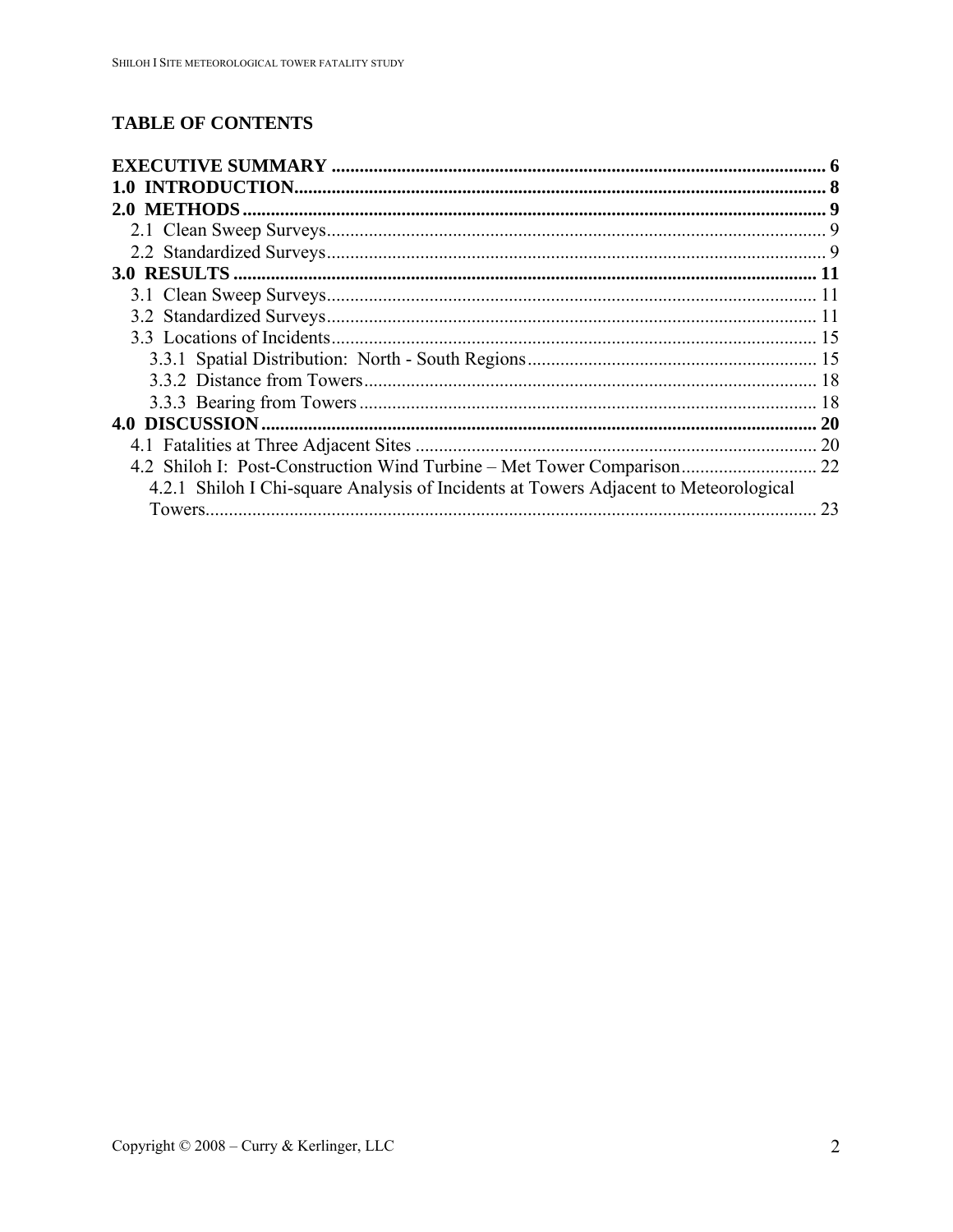# **LIST OF APPENDICES**

| APPENDIX A. SHILOH I WIND POWER PROJECT AVIAN CARCASS SURVEYS DATA                                                              | -24 |
|---------------------------------------------------------------------------------------------------------------------------------|-----|
|                                                                                                                                 |     |
| APPENDIX C. LIST OF 18 INCIDENTS FOUND DURING STANDARDIZED SURVEYS<br>AT TEMPORARY METEOROLOGICAL TOWERS AT SHILOH I, MAY 2006- | 26  |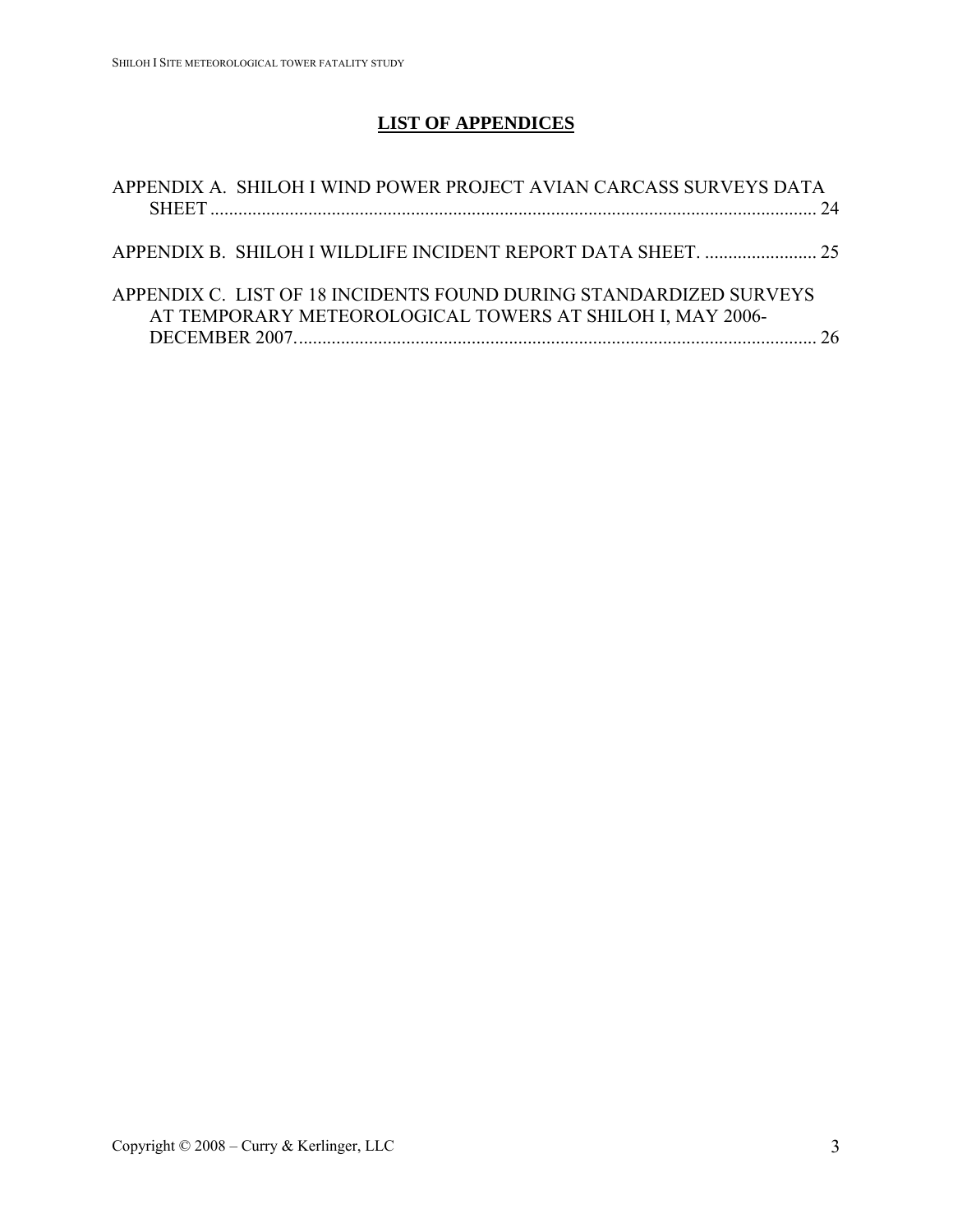# **LIST OF TABLES**

| Table 1. Summary of rounds of fatality searches during 19.5 months of Shiloh I carcass surveys at         |      |
|-----------------------------------------------------------------------------------------------------------|------|
|                                                                                                           |      |
| Table 2. Number of meteorological tower incidents per species during 19.5 months of carcass surveys,      |      |
| per number of meteorological towers per year, at the Shiloh I Project Area, May 2006 – December           |      |
|                                                                                                           |      |
| Table 3. Number of meteorological tower related incidents per species grouping for the first 19.5 months  |      |
|                                                                                                           |      |
| Table 4. Number of meteorological tower related incidents per species grouping per month* 15              |      |
| Table 5. Comparison of all incident distribution (by species group) to meteorological tower distribution* |      |
|                                                                                                           |      |
|                                                                                                           |      |
| Table 7. Number of incidents per size grouping versus distance from meteorological tower 18               |      |
| Table 8. The number of incidents within each species group found at each compass bearing* 19              |      |
| Table 9. Comparison of Shiloh I, Shiloh II and Hamilton attributes or metrics (includes standardized data |      |
| from variable periods, inclusive of all data collected from the beginning of each study through the       |      |
|                                                                                                           |      |
| Table 10. Comparison of unadjusted number of incidents per species per met tower per year at Shiloh II    |      |
| (22 months of surveys), Shiloh I (19.5 months), and Hamilton Ranch (11 months), found during              |      |
|                                                                                                           |      |
| Table 11. Comparison of unadjusted number of incidents per species grouping per met tower per year at     |      |
| Shiloh II (22 months of surveys), Shiloh I (19.5 months), and Hamilton Ranch (11 months), found           |      |
|                                                                                                           | . 22 |
| Table 12. Comparison of unadjusted number of incidents per species grouping per wind turbine and per      |      |
|                                                                                                           |      |
| Table 13. Height and guy wire configuration for each met tower in the Shiloh I, Shiloh II and Hamilton    |      |
|                                                                                                           |      |
| Table 14. Comparison of the number of avian incidents to met tower height in meters (and guy wire         |      |
|                                                                                                           |      |
|                                                                                                           |      |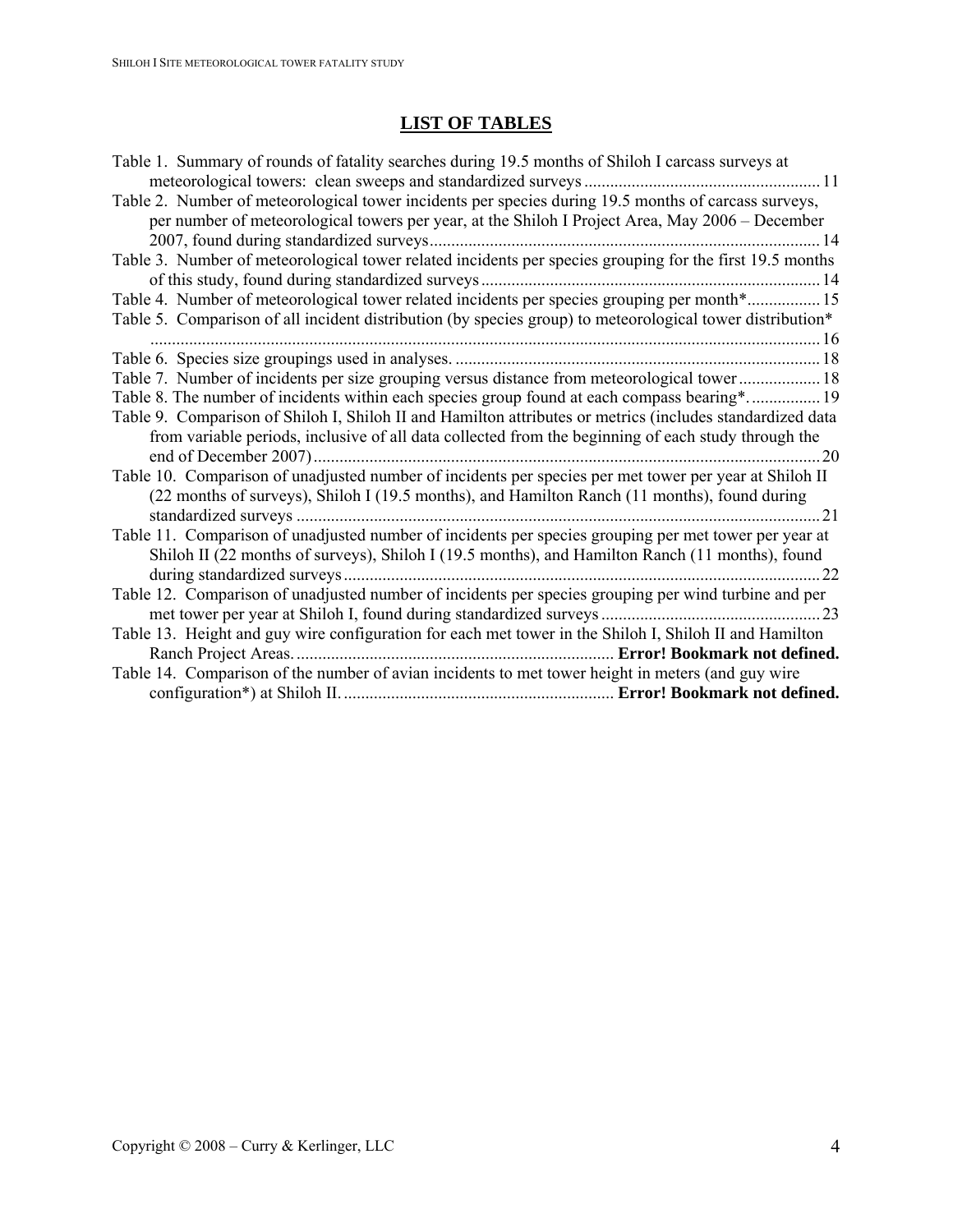# **LIST OF FIGURES**

[Figure 1. Search pattern for meteorological tower carcass survey \(distance in meters\)..............](#page-9-0) 10

[Figure 2. Locations of meteorological tower related incidents found during standardized surveys](#page-16-0)  [in the Shiloh I Project Site, May 2006 through December 2007..........................................](#page-16-0) 17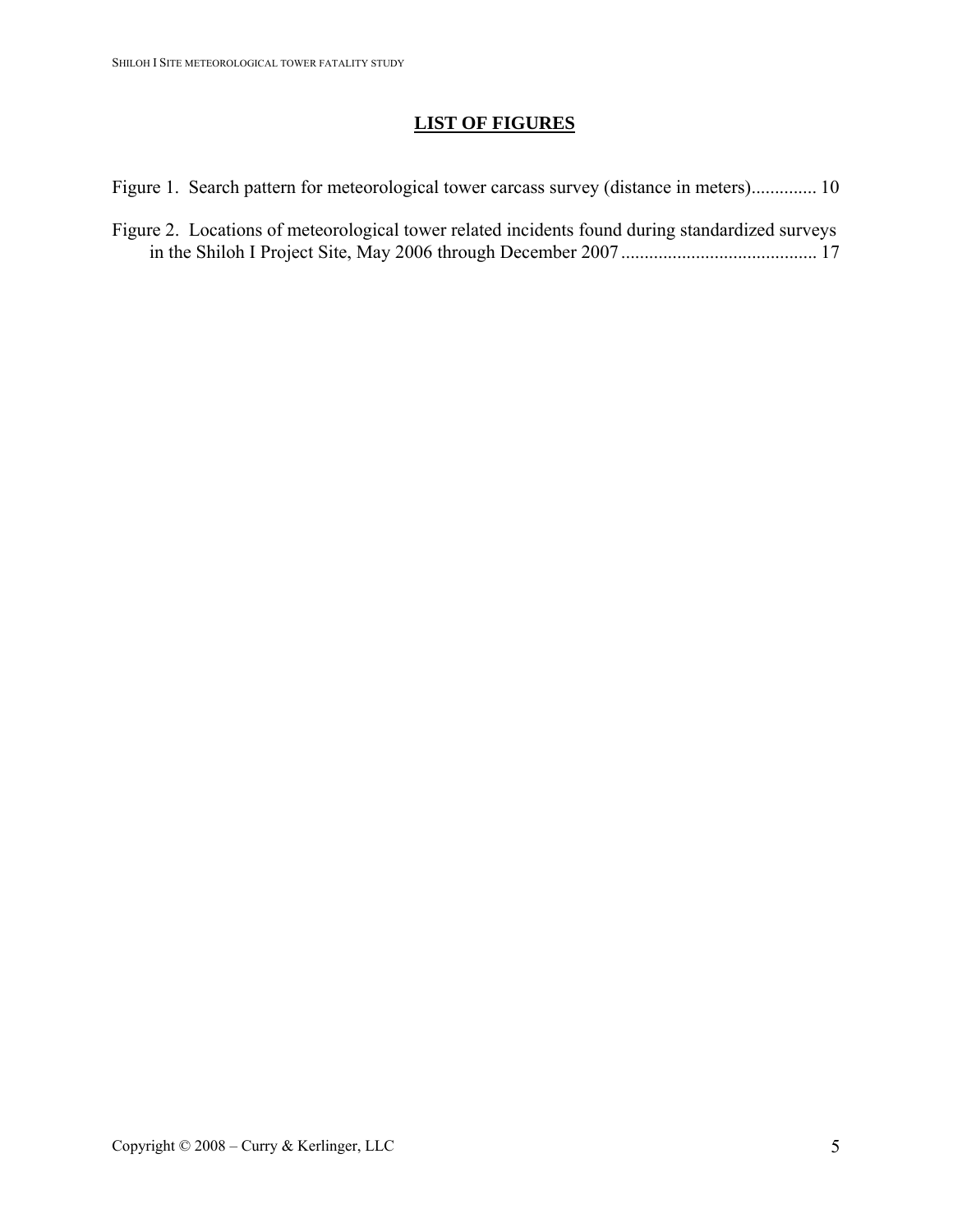# <span id="page-5-0"></span>**EXECUTIVE SUMMARY**

The Shiloh I Wind Power Project Area is situated on roughly 6,800 acres of agricultural land in the Montezuma Hills, near Rio Vista in Solano County, California. The project consists of 100 wind turbines rated at 1.5 MW each for a total capacity of up to 150 MW. All one hundred turbines went on-line in March 2006. Four temporary meteorological towers, operated by enXco, are installed within the Shiloh I Wind Power Project area. These towers remained in place after the sale of the Shiloh I Wind Power Project.

This report details the results of twenty-three (23) months of a post-installation study of meteorological tower related fatalities at the Shiloh I wind power project. This is the second of three fatality studies of temporary met towers installed in the Collinsville Montezuma Hills Wind Resource Area (CMHWRA). Data from the Shiloh I study is compared with data collected from the adjacent Hamilton Ranch (FPL) and Shiloh II projects (enXco). These three surveys will be used to evaluate the risk of met towers to avian species, and to provide data to help determine if ongoing studies are needed at such towers.

At the four temporary meteorological towers, 20 incidents were found during 103 rounds of standardized surveys. Of these 20 incidents, 15 were songbird species, 1 was a raptor, an American Kestrel, 1 was a Killdeer, and 3 were other birds (Mourning Dove and Rock Pigeon). Of the 15 songbirds, two-thirds were Red-winged Blackbird (6) and Western Meadowlark (4). Thirty-five percent of all incidents occurred during only four (17%) of the 23 months of surveys, between September and December of 2006. Incidents were distributed with slightly greater numbers in the northern region of the project area than the south, with 83% of these incidents found at 3 (of the 4) met towers alone. There were six times greater numbers of passerines north of Birds Landing Road than south, which accounted for the difference in avian distribution; however the number of incidents found at met towers is too few at this time to draw conclusions. All met tower related incidents found were of small to medium size, and were within 52 meters (all but one of these were within 40 meters) of the towers, indicating the 55m search radius is sufficient for this type of survey. Within that 40 meter radius area, incidents were distributed fairly evenly throughout the distance ranges.

We analyzed the incident data at a neighboring site, Shiloh II, to determine if met tower height affected numbers of incidents found at towers. We were not able to separate height from guy wire configuration as these two variables were the same within each height grouping, thus the degree to which each of these variables attributed to the fatality rate at each tower height was not determined. Based on the number of surveys conducted at met towers of each height, we would expect 1.5 times more incidents to occur at the 60 meter towers. There were significantly more bird incidents found at 60 meter towers than would be expected based on a random distribution. All 10 doves and pigeons were located at the 60 meter towers (with a ratio of 0:10) while there were nearly 15 times more songbirds at the 60 meter towers than the shorter towers (ratio 1:14.5).

Comparison of unadjusted fatality rates (number of incidents per met tower per year) between species groups at the Shiloh II, Shiloh I and Hamilton project areas shows a greater fatality rate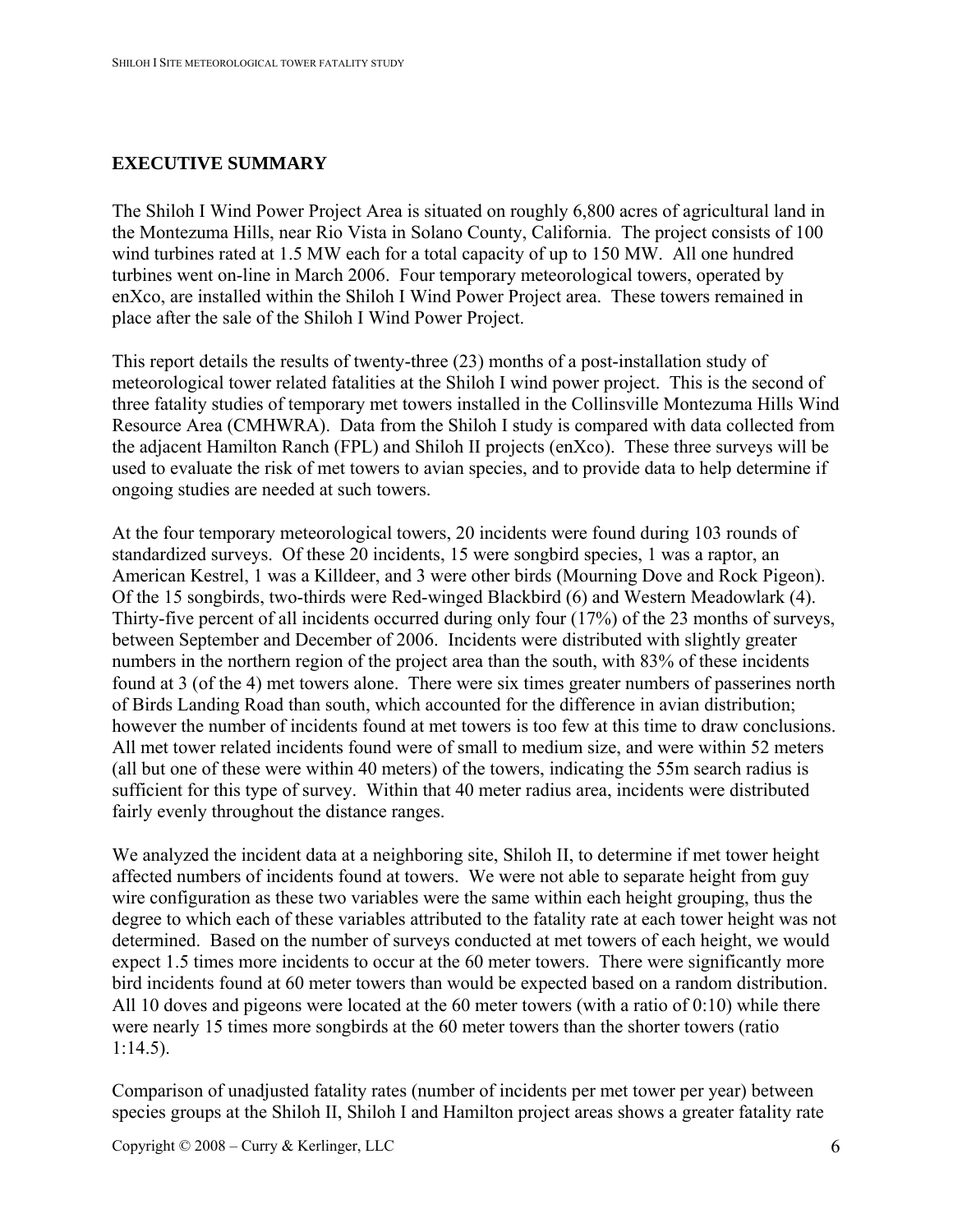for passerines at Hamilton than the two Shiloh sites, with 3 times more passerine incidents at this site (6.55 birds/tower/year). The lowest passerine fatality rate occurred at Shiloh II (1.81 birds/tower/year), however this rate was not dissimilar from Shiloh I (2.15 birds/tower/year). Other birds (doves and pigeons) were found in the greatest numbers at Shiloh II, however due to a single dove found at the Hamilton met tower, the fatality rate for this group was also greatest at the Hamilton site. Overall bird fatality was virtually the same between the two Shiloh sites.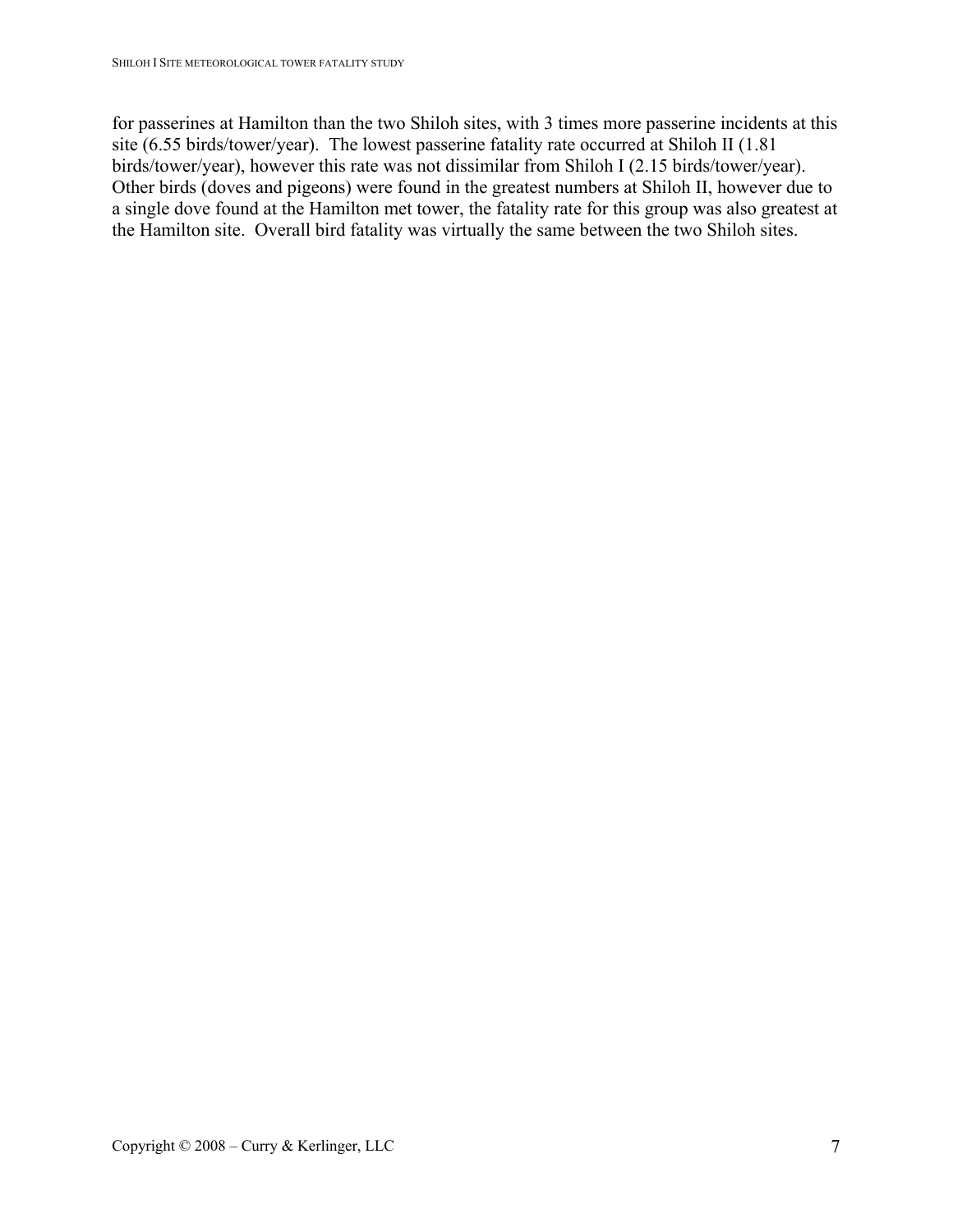## <span id="page-7-0"></span>**1.0 INTRODUCTION**

The Shiloh I Wind Power Project Area (hereafter, the "Project"), operated by Shiloh Wind Partners, LLC, encompasses approximately 6,800 acres of agricultural land in the Montezuma Hills, near Rio Vista in Solano County, California. The project is within the Collinsville Montezuma Hills Wind Resource Area (CMHWRA) and is west of the 90 turbine High Winds, LLC project which became operational in 2003.

There are four temporary meteorological towers (METs A, B, C, and F) installed in the wind plant. Each met tower corresponds to a wind turbine row of the same letter name (rows A, B, C and F). These temporary met towers are 50 meters tall. Each met tower is a single pole stabilized by four sets of 6 guy wires, one set on each of the four sides. The guy wires anchor to the ground at approximately 30 meters from the base of the pole. Meteorological data (wind speed and direction, temperature) is collected at each tower in a logger box mounted 5' to 6' above ground. Anemometers and wind direction gauges are mounted on booms attached to the towers at three levels beginning at the top and spaced at 10 meter intervals.

The Collinsville-Montezuma Hills Wind Resource Area (WRA) consists of approximately 40,300 acres of area. The current development area of the existing wind plants including Shiloh I, consists of approximately 17,300 acres. The WRA in which the turbines and met towers are arrayed is situated about 3 miles west of Rio Vista in Solano County, California. The landscape consists of rolling hills with elevations ranging between near sea level adjacent to the Sacramento River to about 250 - 300 feet (61-91 m) in elevation above sea level. Turbines and met towers are placed on the highest ground and do not run through low-lying valleys. The northern boundary of the WRA for the present is California State Highway 12. The southern boundary is the Sacramento River Deep Water Ship Channel. The Sacramento River Deep Water Ship Channel is about 1.5 miles to the South of the southernmost location where turbines are located and most turbines are more than 4.5 miles from this waterway. Moving from south to north the terrain becomes more uniform with less elevation differential between the ridges and the valleys. On the west is the Suisun Marsh. The Suisun Marsh is a minimum of 1.25 miles from where the nearest turbine is located, with most turbines being located more than 1.5 miles from these wetlands. The terrain is generally uniform along the east-west axis.

The project is dissected by Shiloh Road, Birds Landing Road, Montezuma Hills Road and Talbert lane. These roads are bounded by narrow weedy (mostly grasses) strips and a few homesteads complete with houses, yards, barns, driveways, and other structures necessary for farming. The land is privately owned and is largely agricultural. Where turbines, met towers and project roads are located the land use is rotating agricultural crops and grazed pastures. Crops include wheat, barley, hay, safflower and fallow fields. A multi-year rotation is the norm with wheat, fallow, and grazing alternating being the regime used most often. There are some isolated wetlands (mostly cattail marsh) and one small reservoir within the project boundaries, but these are not within the project footprint.

Treed areas within the project are limited to the areas close to homes and in a few valleys. No trees were removed to construct the project. Many of the trees are non-native eucalyptus, olive, and other species, although some native oaks and junipers are present near homes. There is a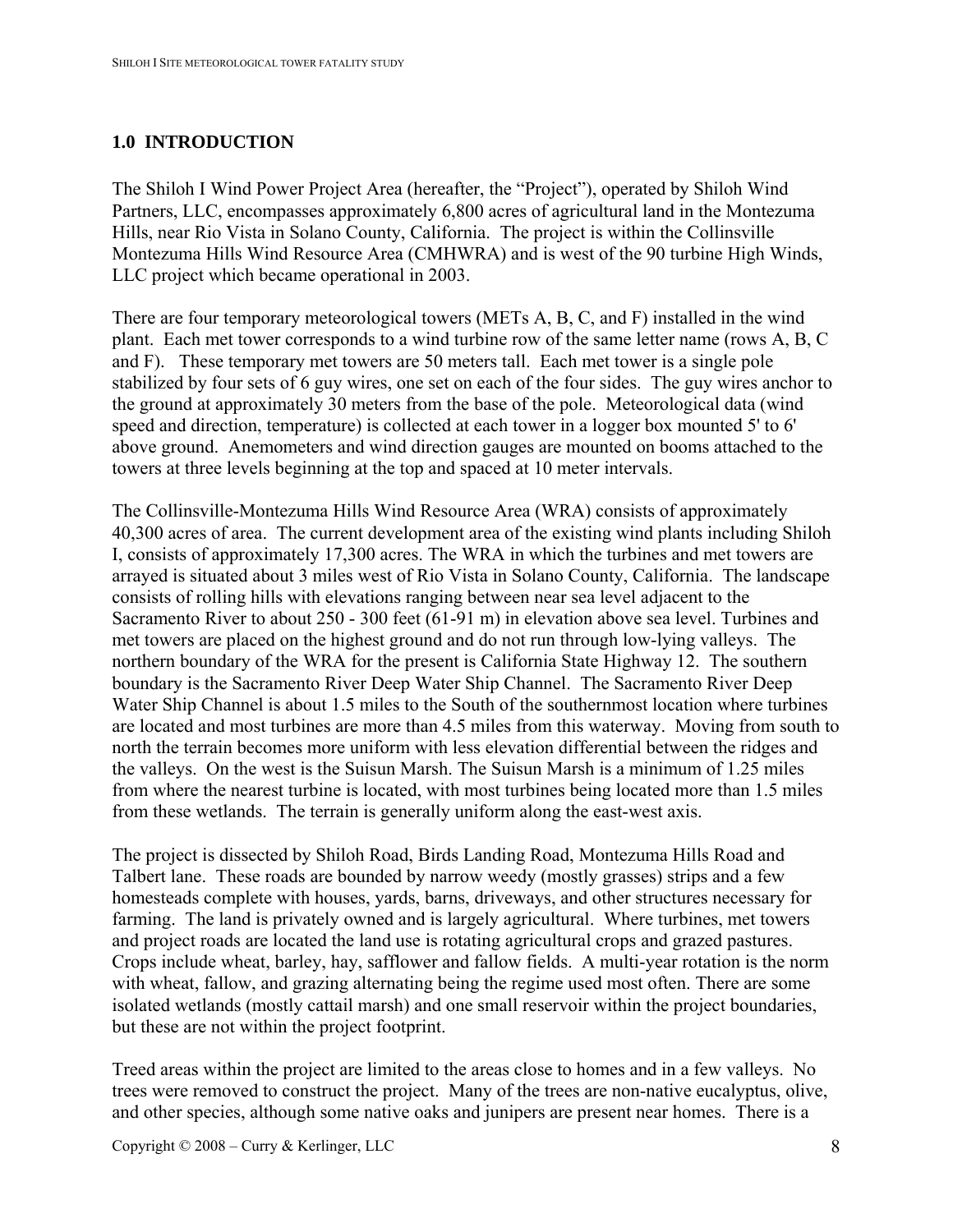<span id="page-8-0"></span>large olive grove to the east of the project area. These treed habitats provide havens and nesting substrate for birds that do not use farmland and other birds that forage in tilled fields.

### **2.0 METHODS**

### **2.1 Clean Sweep Surveys**

Prior to the start of the carcass surveys, a single "clean sweep" survey was conducted at four temporary meteorological towers (MET A, B, C, and F) between May 11 and May 15, 2006, to remove all carcasses and carcass remains from the survey area. The thoroughness of the sweep was adopted to increase the likelihood that all carcasses found during the subsequent surveys would be associated with incidents that occurred during the course of the systematic surveys, and remove the possibility that scavengers or wind could relocate remains between towers. Clean sweeps were conducted using the same protocol as used in the standardized carcass surveys (see below). Standardized surveys at these same 4 met towers commenced on the  $16<sup>th</sup>$  of May.

#### **2.2 Standardized Surveys**

During the first nineteen and a half months of this project, carcass surveys were conducted approximately once per week at the same four temporary meteorological towers between May 16, 2006 and December 27, 2007, for a total of approximately 72 total rounds. These met tower surveys were conducted alongside the standardized wind turbine tower surveys, in which consecutive rounds were started 3 towers beyond where the previous survey had started, thus met towers surveys were insured to be surveyed at various times of day.

The survey consists of searchers walking in concentric circles around the met tower's base at distances of 10, 20, 30, 40, and 50 meters, and also around the base of each tower (Figure 1). While walking around each ring, the searcher using the unaided eye, alternately scans an area that extends for 5m in either side of his track, yielding a total of 55 meters scanned (an area of 9503.3 square meters). The surveyors use range finders to initially establish and periodically check the distance of each circular route from the tower. Data recorded at the beginning of the surveys includes meteorological data (cloud cover, temperature, and wind velocity) and ground cover information (crop type and height). In addition, the start and finish times are recorded for each tower searched (see Appendix A).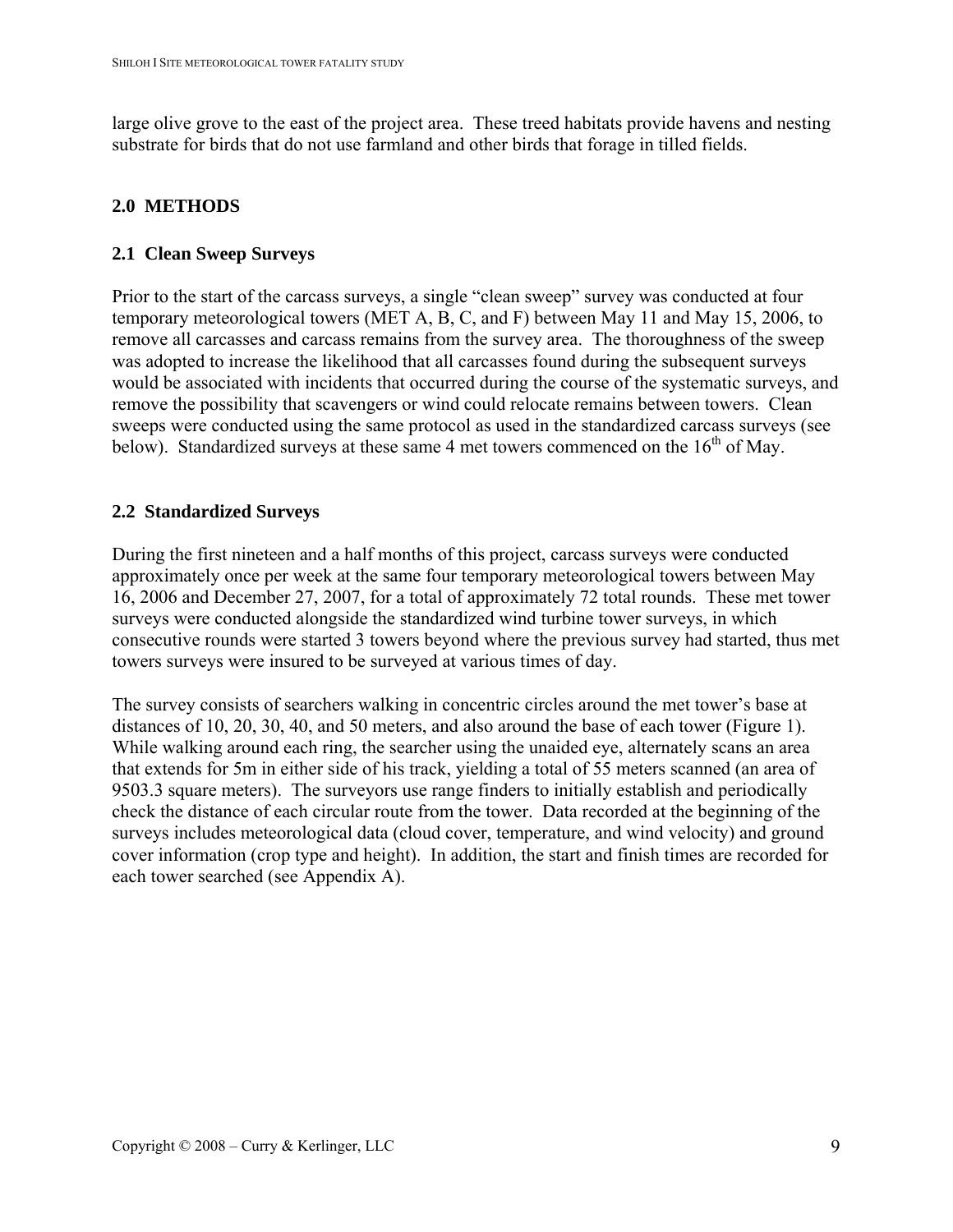<span id="page-9-0"></span>

# **Figure 1. Search pattern for meteorological tower carcass survey (distance in meters)**

When a carcass or injured bird or bat is found, the searchers perform a thorough investigation and documentation of the incident using the protocols listed in the Wildlife Response and Reporting System (WRRS). An incident report number is assigned and an incident report form filled out for each find (Appendix B). A GPS is used to determine geographic coordinates, and a range finder and compass are used to determine distance and bearing from the tower. The carcass is photographed in the position in which it is found (in situ) using a digital camera. After identifying the animal by species (including age and sex when possible), an examination is performed to determine the nature and extent of any injuries, and whether any scavenging or insect infestation has occurred. The time since death is estimated and recorded. In case of dismemberment, the surveyors search the vicinity to locate all body parts. Loose feathers are only considered fatalities if enough feathers are found to represent a dead bird. All loose feathers are collected in order to avoid identifying the feathers as an additional kill during the next survey of the tower. The carcass is then placed in a plastic bag labeled with date, species, met tower number, and incident report number, and taken to a freezer to be stored in accordance with the FWS permit requirements. When carcasses are found at times and locations outside of one of the standardized surveys conducted as part of this study, such as while driving between sites, the carcass is processed as above but it is classified as an "incidental" find, and is not included as part of the standardized incident data set.

When an injured animal is found, the searchers record the same data collected for a carcass (noting however, that it is an injury and not a fatality). The searchers then capture and restrain the animal in a manner to avoid either further injury to the animal or injury to the survey crew. Once the animal is secured it is transported to a wildlife rehabilitator or veterinarian. The hospital accession number and the final disposition of the animal are recorded on the report form.

Only in those cases where the injury to the animal can be linked to a specific met tower is a tower number recorded as the location in the report. When no corroborating information that the injury is linked to a tower is available, the animal is simply recorded as having been found "ON SITE". For instance, if a bird is found injured with a broken wing but is still mobile, it would not be associated with a specific met tower because it could have moved and the cause of incident cannot be assigned.

Copyright  $\odot$  2008 – Curry & Kerlinger, LLC 10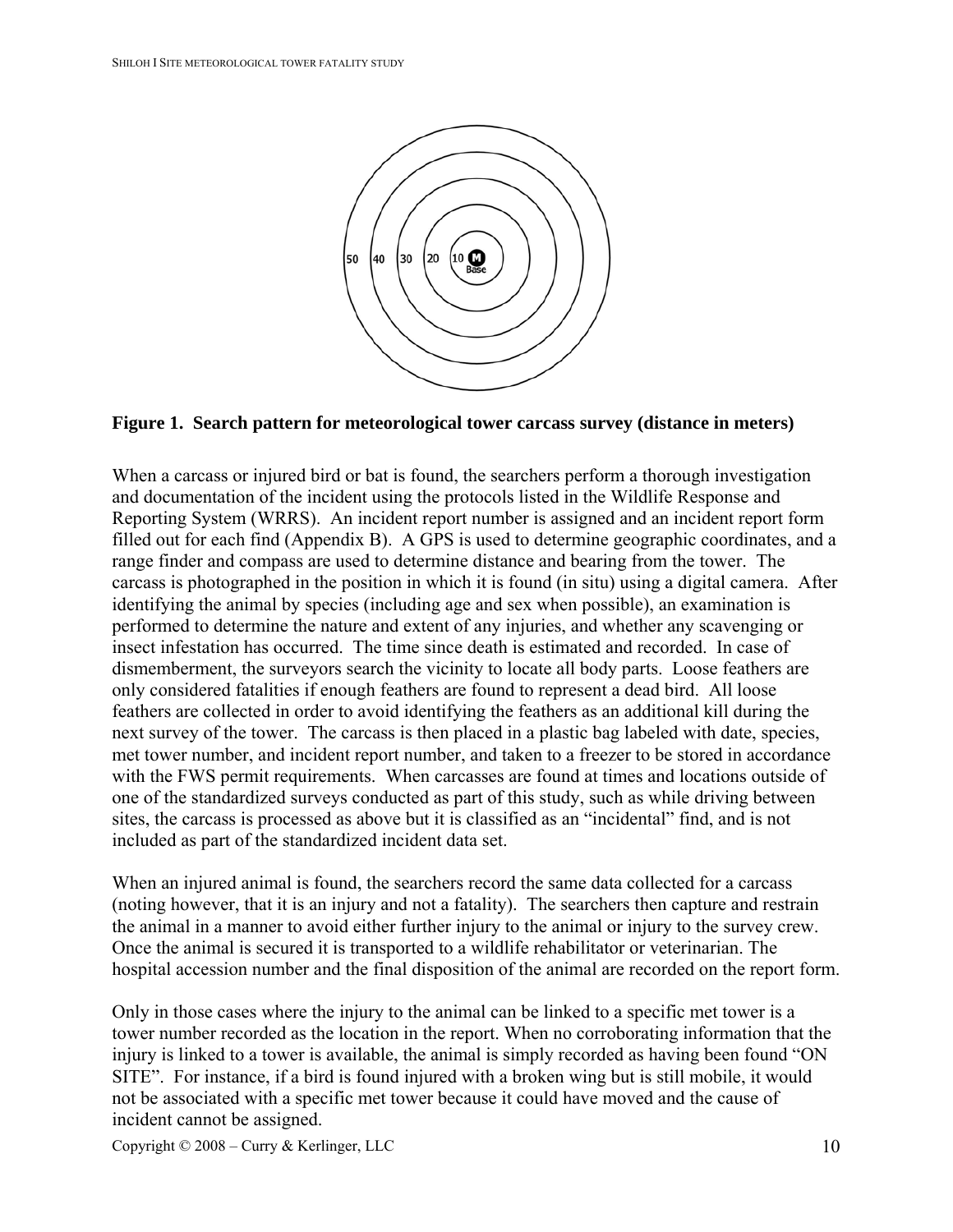<span id="page-10-0"></span>If the carcass or injured animal found is listed as a threatened or endangered species, the Avian Respondent, listed in the WRRS, is notified immediately by phone, and collection of the dead animal is delayed until specific direction for proceeding is received from the U.S. Fish and Wildlife Service. All Golden Eagle fatalities or injuries (if found) are reported to the U.S. Fish and Wildlife Service.

#### **3.0 RESULTS**

#### **3.1 Clean Sweep Surveys**

A total of 1 round of clean sweep surveys was conducted May 11 through the  $15<sup>th</sup>$ , 2006, totaling 4 individual met tower surveys at towers A, B, C, and F. No carcasses were found during these surveys.

#### **3.2 Standardized Surveys**

A total of 85 near-complete rounds ( $n = 84.75$ ) of standardized searches were conducted alongside wind turbine tower surveys, between May 16, 2006 and December 27, 2007 (Table 1) on 282 days, for a total of 339 complete individual meteorological tower searches. MET B was surveyed 84 times while MET A, C, and F were each surveyed 85 times. Due to being short one met tower survey, the average number of met towers surveyed during the first 19.5 months of this project was just below 4 ( $n=3.99$ ). The average number of days between successive searches for each met tower was 7.0 days (Standard Deviation = 1.35).

| Table 1. Summary of rounds of fatality searches during 23 months of Shiloh I carcass |  |  |
|--------------------------------------------------------------------------------------|--|--|
| surveys at meteorological towers: clean sweeps and standardized surveys              |  |  |

| Year | Round No.                                       | <b>Dates Surveyed</b>               |    |  |  |
|------|-------------------------------------------------|-------------------------------------|----|--|--|
|      | Clean Sweep of 4 Met Towers (Met A, B, C & F)   |                                     |    |  |  |
| 2006 | Complete Round                                  | May 11, 12, 15                      |    |  |  |
|      | <b>Carcass Surveys of 4 Met Towers</b>          |                                     |    |  |  |
| 2006 | Round 1                                         | May 16, 17, 19 (Met B not surveyed) |    |  |  |
|      | Round 2                                         | May 22, 23, 24, 25                  |    |  |  |
|      | Round 3                                         | May 30 & June 1, 3                  |    |  |  |
|      | Round 4                                         | June 5, 7, 8                        |    |  |  |
|      | Round 5                                         | June 11, 12, 14                     |    |  |  |
|      | Round 6                                         | June 17, 21, 22                     |    |  |  |
|      | Round 7                                         | June 26, 28, 29                     |    |  |  |
|      | Round 8                                         | July 3, 5, 6                        |    |  |  |
|      | Round 9                                         | July 11, 12, 13, 14                 |    |  |  |
|      | Round 10                                        | July 18, 19, 21                     |    |  |  |
|      | Round 11                                        | July 25, 26, 27, 28                 |    |  |  |
| 2006 | Round 12                                        | July 31 & August 1, 2, 3            |    |  |  |
|      | Round 13                                        | August 7, 8, 9, 10                  |    |  |  |
|      | Copyright $\odot$ 2008 – Curry & Kerlinger, LLC |                                     | 11 |  |  |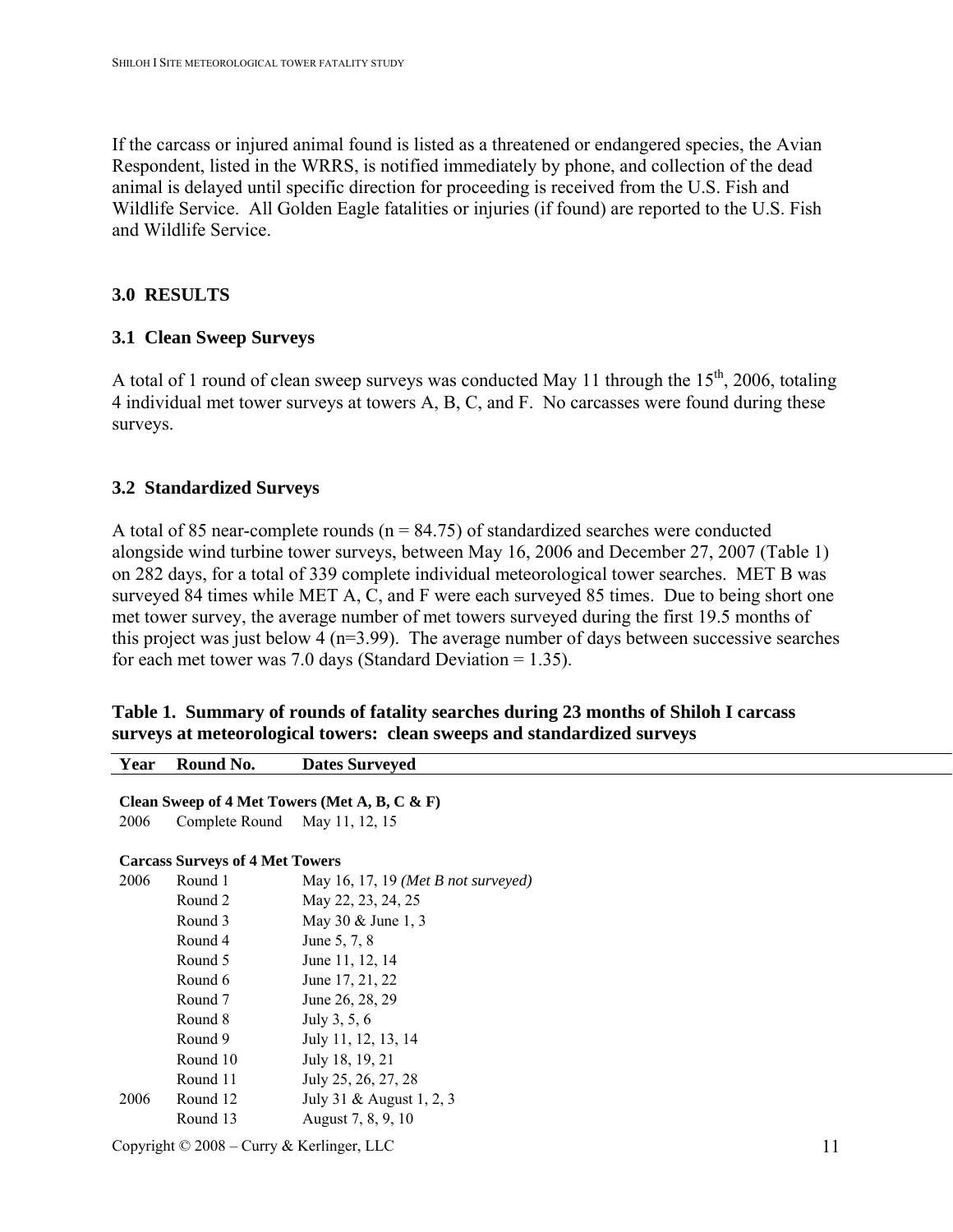| Year | Round No. | <b>Dates Surveyed</b>            |
|------|-----------|----------------------------------|
|      | Round 14  | August 14, 15, 17                |
|      | Round 15  | August 21, 22, 23, 24            |
|      | Round 16  | August 29, 30, 31 & September 1  |
|      | Round 17  | September 5, 6, 7, 8             |
|      | Round 18  | September 11, 13, 14             |
|      | Round 19  | September 18, 19, 21, 22         |
|      | Round 20  | September 25, 27, 28, 29         |
|      | Round 21  | October 2, 4, 6, 7               |
|      | Round 22  | October 9, 11, 12, 13            |
|      | Round 23  | October 17, 19, 20               |
|      | Round 24  | October 23, 25, 26               |
|      | Round 25  | October 30 & November 1, 3       |
|      | Round 26  | November 7, 8, 9                 |
|      | Round 27  | November 14, 15, 16, 17          |
|      | Round 28  | November 20, 21, 22              |
|      | Round 29  | November 28, 29, 30 & December 1 |
|      | Round 30  | December 4, 5, 6                 |
|      | Round 31  | December 11, 13, 14              |
|      | Round 32  | December 18, 19, 20, 22          |
|      | Round 33  | December 26, 27, 28, 30          |
| 2007 | Round 34  | January 2, 3, 4, 5               |
|      | Round 35  | January 8, 9, 11                 |
|      | Round 36  | January 15, 16, 17, 18           |
|      | Round 37  | January 24, 26, 27               |
|      | Round 38  | January 31 & February 1, 2       |
|      | Round 39  | February 5, 6, 7                 |
|      | Round 40  | February 13, 14, 15              |
|      | Round 41  | February 18, 19, 20, 22          |
|      | Round 42  | February 27, 28 & March 1, 2     |
|      | Round 43  | March 8, 10                      |
|      | Round 44  | March 13, 14, 15                 |
|      | Round 45  | March 19, 20, 22                 |
|      | Round 46  | March 26, 27, 28                 |
|      | Round 47  | April 2, 3, 4                    |
|      | Round 48  | April 9, 10, 12                  |
|      | Round 49  | April 16, 17, 18, 19             |
|      | Round 50  | April 23, 24, 25                 |
|      | Round 51  | April 30 & May 2, 4              |
|      | Round 52  | May 7, 8, 9, 10                  |
|      | Round 53  | May 14, 15, 16, 17               |
|      | Round 54  | May 21, 23, 24, 25               |
|      | Round 55  | May 29, 31 & June 1              |
|      | Round 56  | June 4, 6, 7                     |
|      | Round 57  | June 11, 12, 13, 14              |
|      | Round 58  | June 18, 19, 21                  |
|      | Round 59  | June 26, 27, 28                  |
|      | Round 60  | July 3, 4, 5                     |
|      | Round 61  | July 9, 10, 11                   |
| 2007 | Round 62  | July 16, 17, 18                  |
|      | Round 63  | July 23, 24, 25                  |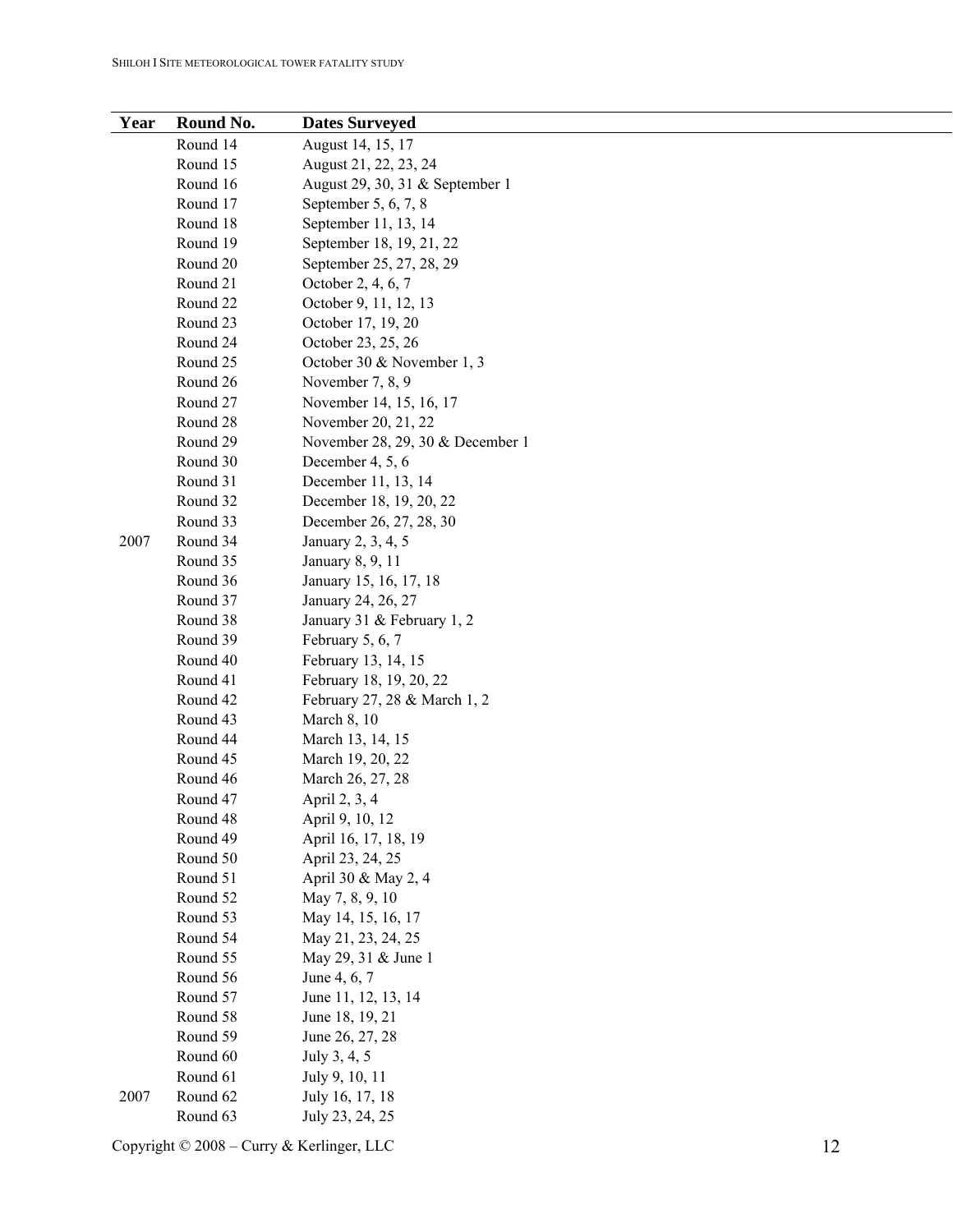| Year | Round No. | <b>Dates Surveyed</b>             |
|------|-----------|-----------------------------------|
|      | Round 64  | July 30 & August 1                |
|      | Round 65  | August 6, 7, 8                    |
|      | Round 66  | August 13, 14, 15, 16             |
|      | Round 67  | August 20, 21, 23                 |
|      | Round 68  | August 27, 28, 29                 |
|      | Round 69  | September 3, 4, 6, 7              |
|      | Round 70  | September 10, 11, 12, 13          |
|      | Round 71  | September 18, 19, 20              |
|      | Round 72  | September 24, 25, 26              |
|      | Round 73  | October $1, 2, 3$                 |
|      | Round 74  | October 8, 9, 10                  |
|      | Round 75  | October 15, 16, 17                |
|      | Round 76  | October 22, 23, 24                |
|      | Round 77  | October 29, 31 & November 1       |
|      | Round 78  | November 5, 7, 10                 |
|      | Round 79  | November 12, 13, 15               |
|      | Round 80  | November 19, 20, 21               |
|      | Round 81  | November 26, 27, 28, 29           |
|      | Round 82  | December 3, 6, 7                  |
|      | Round 83  | December 10, 11, 12               |
|      | Round 84  | December 17, 19, 20               |
|      | Round 85  | December 23, 24, 27               |
|      | Round 86  | December 29, 30, 31 & January 2,3 |
|      | Round 87  | January 7, 9-13                   |
|      | Round 88  | January 14-17                     |
|      | Round 89  | January 21-26                     |
|      | Round 90  | January 28-30 & Feb 1             |
|      | Round 91  | February 4-6                      |
|      | Round 92  | February 11-13                    |
|      | Round 93  | February 18-21                    |
|      | Round 94  | February 25-28                    |
|      | Round 95  | March 3-5                         |
|      | Round 96  | March 11-13                       |
|      | Round 97  | March 17-19, 21                   |
|      | Round 98  | <b>March 24-27</b>                |
|      | Round 99  | March 31 & April 1-3              |
|      | Round 100 | April 7-10                        |
|      | Round 101 | April 14-17                       |
|      | Round 102 | April 21-24                       |
|      | Round 103 | April 28-30 & May 1               |

### **Survey Summary Table**

| Standardized Surveys | Total # Field Days                  | $355*$ |
|----------------------|-------------------------------------|--------|
|                      | Total (Average) # of Rounds         | 103    |
|                      | Average # of Towers Surveyed/Round  | 4.00   |
|                      | Total # of Individual Surveys       | 412    |
|                      | Total # Searcher-Hours in Field     | 123.6  |
|                      | Average # Searcher-Hours per Survey | 0.30   |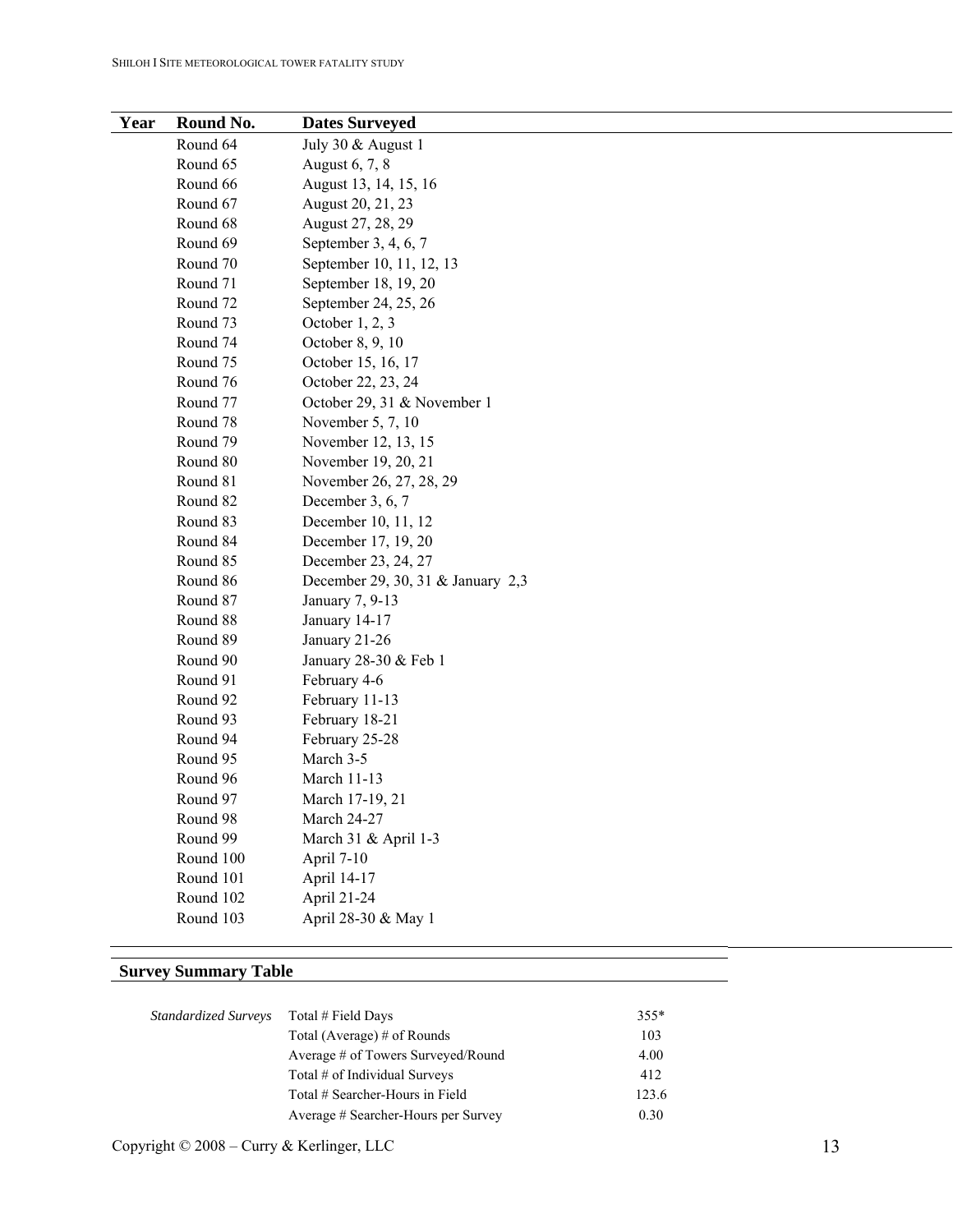<span id="page-13-0"></span>

| Clean Sweep Surveys | Total # Field Days                  | $3*$           |
|---------------------|-------------------------------------|----------------|
|                     | Total (Average) # of Rounds         |                |
|                     | Average # of Towers Surveyed/Round  | $\overline{4}$ |
|                     | Total # of Individual Surveys       | $\overline{4}$ |
|                     | Total # Searcher-Hours in Field     | 1.53           |
|                     | Average # Searcher-Hours per Survey | 0.38           |

\* Met tower surveys were conducted on the same days as wind turbine tower surveys. There were 358 total days in the field in the 23 month period.

During the first 23 months of this study, a total of 20 incidents were recorded at meteorological towers during standardized surveys (Table 2; Appendix C). The number of incidents per met tower surveyed per year was calculated for site to site comparison. No carcasses were found at met towers incidentally. Approximately 2.5 incidents were found per met tower per year.

| Table 2. Number of meteorological tower incidents per species during 23 months of carcass       |  |
|-------------------------------------------------------------------------------------------------|--|
| surveys, per number of meteorological towers per year, at the Shiloh I Project Area, May 2006 – |  |
| through April 2008, found during standardized surveys                                           |  |

|                           | # Met Tower      | # Incidents per |
|---------------------------|------------------|-----------------|
| <b>Bird Species</b>       | <b>Incidents</b> | Met Tower/Year* |
| American Kestrel          |                  | 0.1269          |
| American Pipit            |                  | 0.1269          |
| Killdeer                  |                  | 0.1269          |
| Mourning Dove             |                  | 0.2538          |
| Rock Pigeon               |                  | 0.1269          |
| <b>Barn Swallow</b>       |                  | 0.1269          |
| Lincoln's Sparrow         |                  | 0.1269          |
| Red-winged Blackbird      | 6                | 0.7614          |
| Western Meadowlark        | 4                | 0.5076          |
| Unidentified Swallow spp. |                  | 0.1269          |
| Unknown Passerine spp.    |                  | 0.1269          |
| <b>Total</b>              | 20               | 2.5370          |

\* The number of incidents per met tower per year was calculated by dividing the number of incidents by 4 met towers and then by 1. 917years (23months/ 12 months/year).

Of the 20 incidents, 15 were songbird species, and 67% of these were Red-winged Blackbird (6) and Western Meadowlark (4). The five remaining incidents were those of an American Kestrel, Killdeer, Mourning Dove (2) and Rock Pigeon (Tables 2 and 3). The single raptor incident, the American Kestrel whose remains consisted only of feathers, could not be identified to age.

|  | Table 3. Number of meteorological tower related incidents per species grouping for the |  |  |
|--|----------------------------------------------------------------------------------------|--|--|
|  | first 19.5 months of this study, found during standardized surveys                     |  |  |

| <b>Species Group</b> | # of Incidents |
|----------------------|----------------|
|                      |                |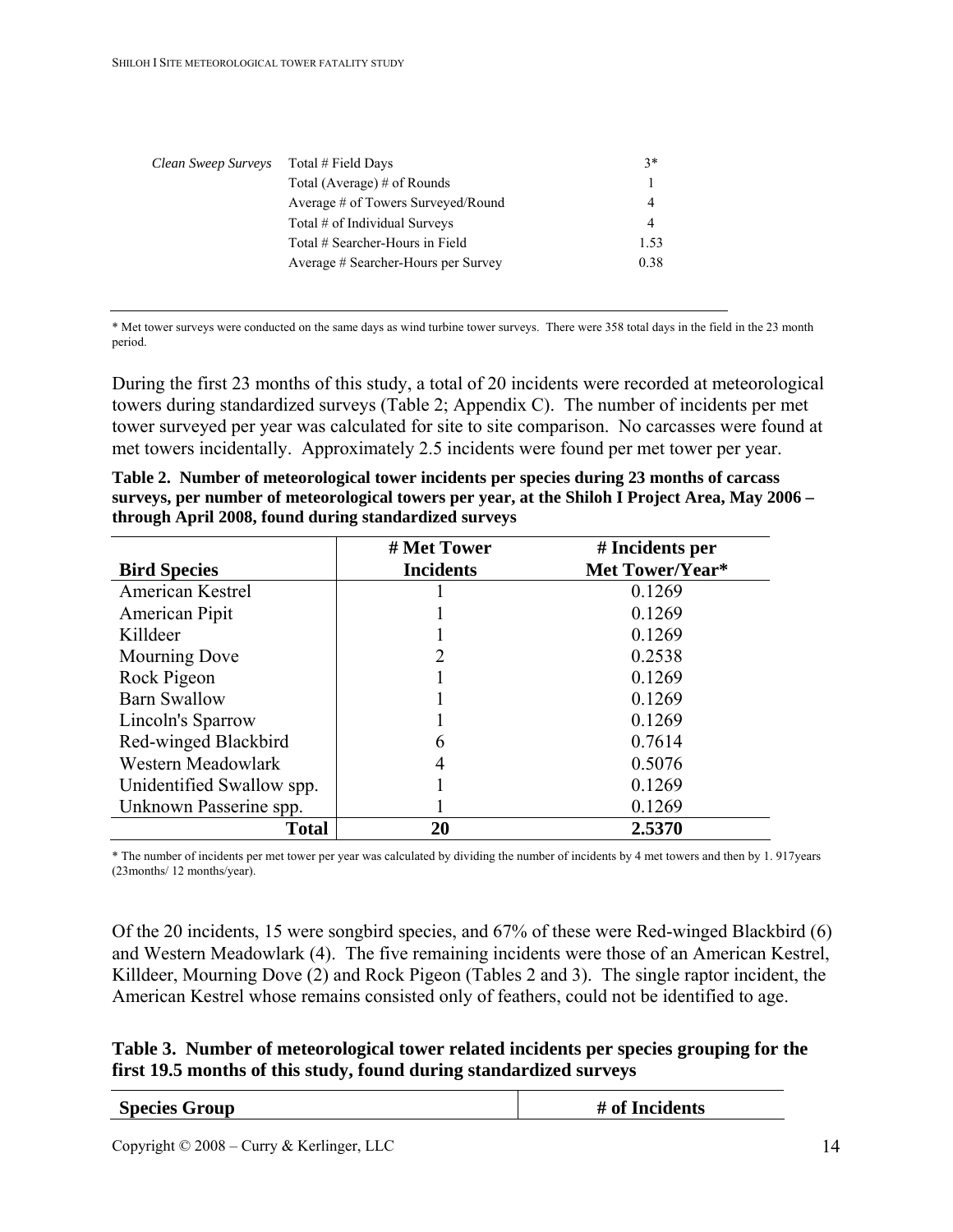<span id="page-14-0"></span>

| <b>Species Group</b>                         | # of Incidents |
|----------------------------------------------|----------------|
| Raptor (American Kestrel)                    |                |
| Water Bird (Killdeer)                        |                |
| Passerine (including unidentified bird spp.) | 15             |
| Other Bird (Mourning Dove, Rock Pigeon)      |                |
| Total                                        |                |

The number of meteorological tower associated incidents found during standardized surveys was calculated per month for each species grouping. Thirty-five percent (n=7) of incidents occurred between the months of September and December 2006, 15% (n=3) in July 2006, 10% (n=2) in March through June 2007, 30% (n=6) in August through September 2007 and 10% in January 2008 (Table 4). The single American Kestrel incident occurred in October during fall migration. The single Killdeer incident occurred in October of 2007 and the single Rock Dove in November of 2007. The two Mourning Dove incidents occurred in September, 2007 and January, 2008 respectively.

|                         |     |   |   | 2006 |     |          |                       |     |                         |     |     |     |     | 2007 |       |     |     |          |                      |     |              |
|-------------------------|-----|---|---|------|-----|----------|-----------------------|-----|-------------------------|-----|-----|-----|-----|------|-------|-----|-----|----------|----------------------|-----|--------------|
| <b>Species</b><br>Group | May | Ξ | Ξ | any  | Sep | $\sigma$ | $\sum_{i=1}^{\infty}$ | Dec | $\ast$<br>$\lim_{68**}$ | Feb | Mar | Apr | May | Ξ    | $\Xi$ | Aug | Sep | $\sigma$ | $\check{\mathsf{z}}$ | Dec | <b>Total</b> |
| Raptor                  |     |   |   |      |     |          |                       |     |                         |     |     |     |     |      |       |     |     |          |                      |     |              |
| Water Bird              |     |   |   |      |     |          |                       |     |                         |     |     |     |     |      |       |     |     |          |                      |     |              |
| Other Bird              |     |   |   |      |     |          |                       |     |                         |     |     |     |     |      |       |     |     |          |                      |     |              |
| Passerine               |     |   | ◠ |      |     |          |                       |     |                         |     |     |     |     |      |       |     |     |          |                      |     | 14           |
| <b>Total</b>            |     |   |   |      |     |          |                       |     | $2**$                   |     |     |     |     |      |       |     |     |          |                      |     | $20**$       |

**Table 4. Number of meteorological tower related incidents per species grouping per month\*** 

\*Estimated month of death, calculated by subtracting estimated number of days since death or injury from the report date.

**\*\*** Two fatalities occurred in January, 2008, an American Pipit and a Mourning Dove.

#### **3.3 Locations of Incidents**

The general locations of the 20 incidents found during standardized surveys are given in Figure 2. For detailed information on each met tower incident, refer to Appendix C.

#### 3.3.1 Spatial Distribution: North - South Regions

To determine if there are a statistically greater number of incidents occurring in one area than another, we divided the wind project area into two areas for spatial distribution analyses. These two areas are defined as follows: 1) North of Birds Landing Road, which encompasses 3 temporary met towers (METS A, B, and C), hereafter referred to as "the north"; and 2) South of Birds Landing Road, with 1 met tower (MET F), referred to as "the south". In comparison to the north, the southern area consists of steeper hills of higher elevations, which open up to a broad plain running south to the Sacramento River and Suisun Marsh. Based on observation from the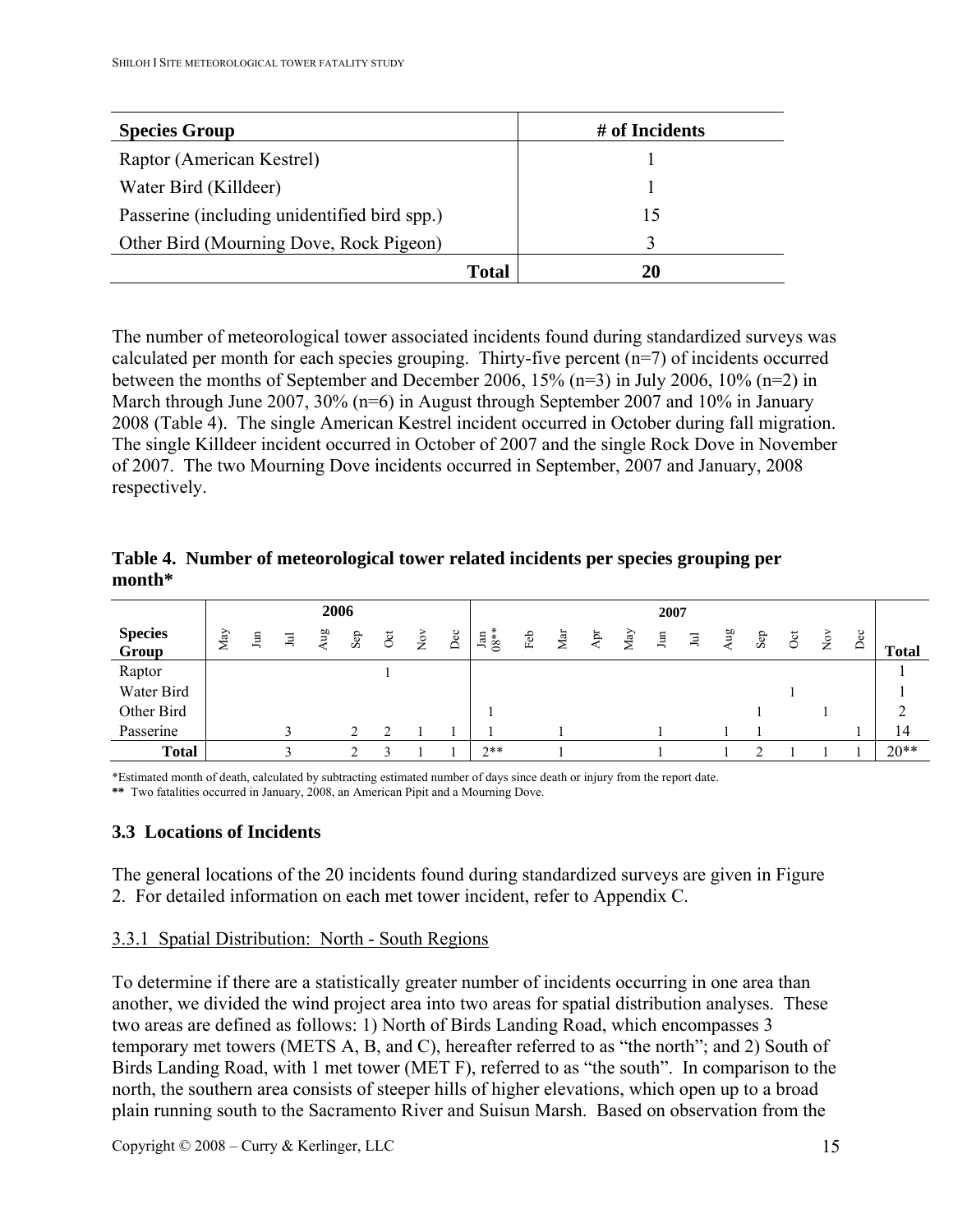<span id="page-15-0"></span>first sixteen and a half months of this study, there also appears to be less variety of crops in the south, with the land used for growing mostly hay, and to a lesser degree wheat and oats.

If the incidents are randomly spread throughout the area, with no difference between the north and the south, the number of incidents would be proportionate to the number of met towers surveyed in each of these areas. There are 3 met towers north of Bird Landing Road, and 1 in the south. Therefore the number of incidents would be expected to reflect a 3 to 1 ratio in these two regions if there is no difference between the north and south regions.

Meteorological tower related incidents were distributed predominantly in the northern region of the project area, with 85% of these incidents found at 3 (of the 4) met towers alone (Figure 2). There were slightly greater numbers of passerines north of Birds Landing Road than south (Table 5), however the number of incidents found at met towers are too few at this time to draw conclusions.

|                                          |       | <b>Number</b> |       | Ratio |       |
|------------------------------------------|-------|---------------|-------|-------|-------|
|                                          | North | South         | Total | North | South |
| Number of Met Towers                     |       |               |       |       |       |
| <b>Incidents</b><br>Raptor (Am. Kestrel) |       |               |       |       |       |
| Water Bird                               |       |               |       |       |       |
| Passerine                                | 13    |               | 14    | h     |       |
| Other Bird                               |       |               |       |       |       |
| <b>Total</b>                             | 17    |               |       |       |       |

#### **Table 5. Comparison of all incident distribution (by species group) to meteorological tower distribution\***

\*Project area divided into two regions, North and South of Birds Landing Road. Note: Includes data from standardized surveys only.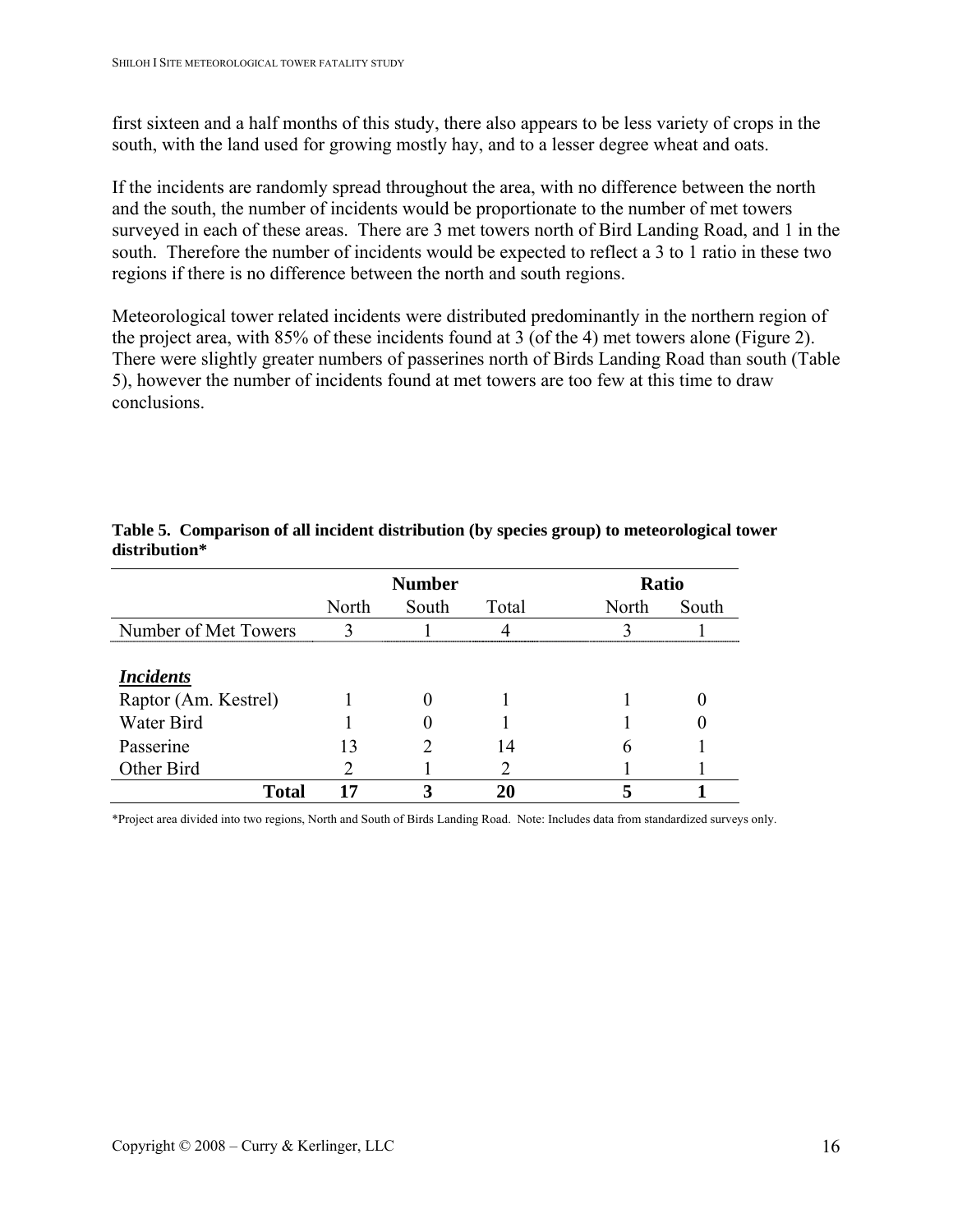<span id="page-16-0"></span>

# **MET TOWER INCIDENTS**

### **Figure 2. Locations of meteorological tower related incidents found during standardized surveys in the Shiloh I Project Site, May 2006 through April 2008**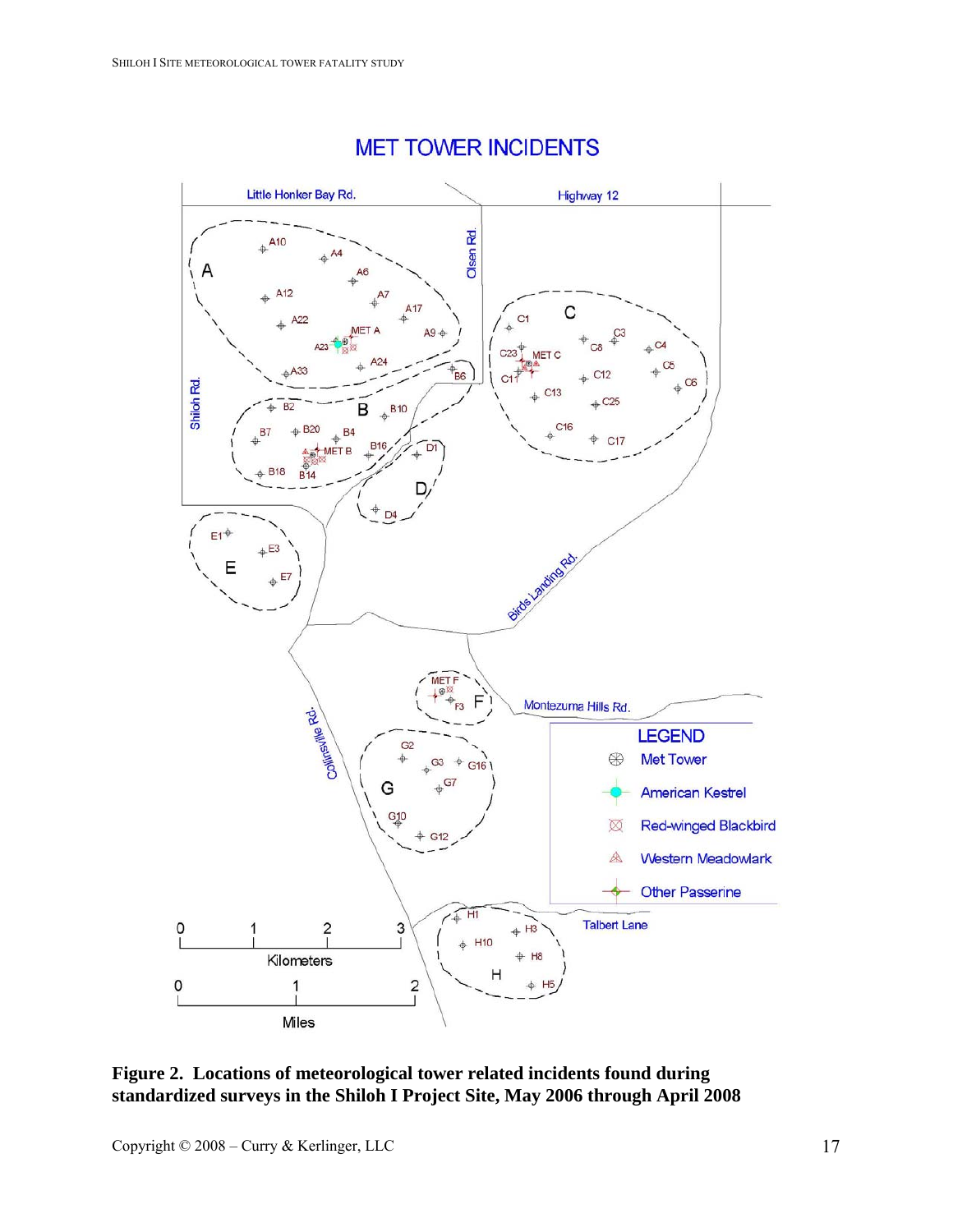### <span id="page-17-0"></span>3.3.2 Distance from Towers

Species were lumped into size groupings (Table 6) to determine if species size influences distance of a carcass from a met tower, and also to determine if surveying a 55 meter radius area is an effective method for finding the majority of carcasses. The numbers of incidents found during standardized surveys within each size grouping were then tabulated based on distance (range) from the met tower.

|  | Table 6. Species size groupings used in analyses. |  |  |  |
|--|---------------------------------------------------|--|--|--|
|--|---------------------------------------------------|--|--|--|

| Category    | <b>Description</b>                                                                       |
|-------------|------------------------------------------------------------------------------------------|
| Small Bird  | $\leq$ 8" length (most smaller passerines)                                               |
| Medium Bird | $\vert 8" < X \leq 14"$ length (kestrels, flickers, starlings, blackbirds, doves, rails) |
| Large Bird  | $> 14$ " length (most raptors, moorhens, coots, ducks, pheasants)                        |

All met tower related incidents found were of small to medium size, and were found within 52m indicating the 50m radius which scans a 55m radius area is sufficient for this type of met tower survey (Table 7). The majority of incidents (94%) were found within 40 meters, and within that area these incidents were distributed fairly evenly throughout the distance ranges.

|  |  | Table 7. Number of incidents per size grouping versus distance from meteorological tower |  |
|--|--|------------------------------------------------------------------------------------------|--|
|  |  |                                                                                          |  |

|                           |           | <b>Distance Range (meters)</b> |                     |                |        |    |              |  |  |  |
|---------------------------|-----------|--------------------------------|---------------------|----------------|--------|----|--------------|--|--|--|
|                           |           | $\sim$                         | $\sim$              |                | $50\,$ | 8  |              |  |  |  |
| <b>Species Size Group</b> | $\bar{1}$ | $\Box$                         | $\overline{\Omega}$ | $\overline{5}$ | $\Xi$  | 51 | <b>Total</b> |  |  |  |
| Small Bird                |           |                                |                     |                |        |    |              |  |  |  |
| Medium Bird               |           |                                |                     |                |        |    |              |  |  |  |
| Unknown Bird Species*     |           |                                |                     |                |        |    |              |  |  |  |
| <b>Total</b>              |           |                                |                     |                |        |    |              |  |  |  |

\* All unknown bird species were small or medium sized passerines.

# 3.3.3 Bearing from Towers

Compass bearing was recorded for all incidents from tower to carcass (see Appendix C for individual incident bearings given in degrees geographic north), and is likely to correspond roughly to wind direction. Wind direction was recorded during 97% of the surveys. While the wind direction recorded during surveys may not accurately represent the direction of the wind blowing at the moment of the incident, wind direction is in general somewhat seasonal and similar from one day to the next. Approximately 72% of incidents were found northeast to south southwest of the met towers (Table 8), while wind direction for 84% of surveys where wind direction was recorded, was from the opposite direction, from the southwest to north northeast.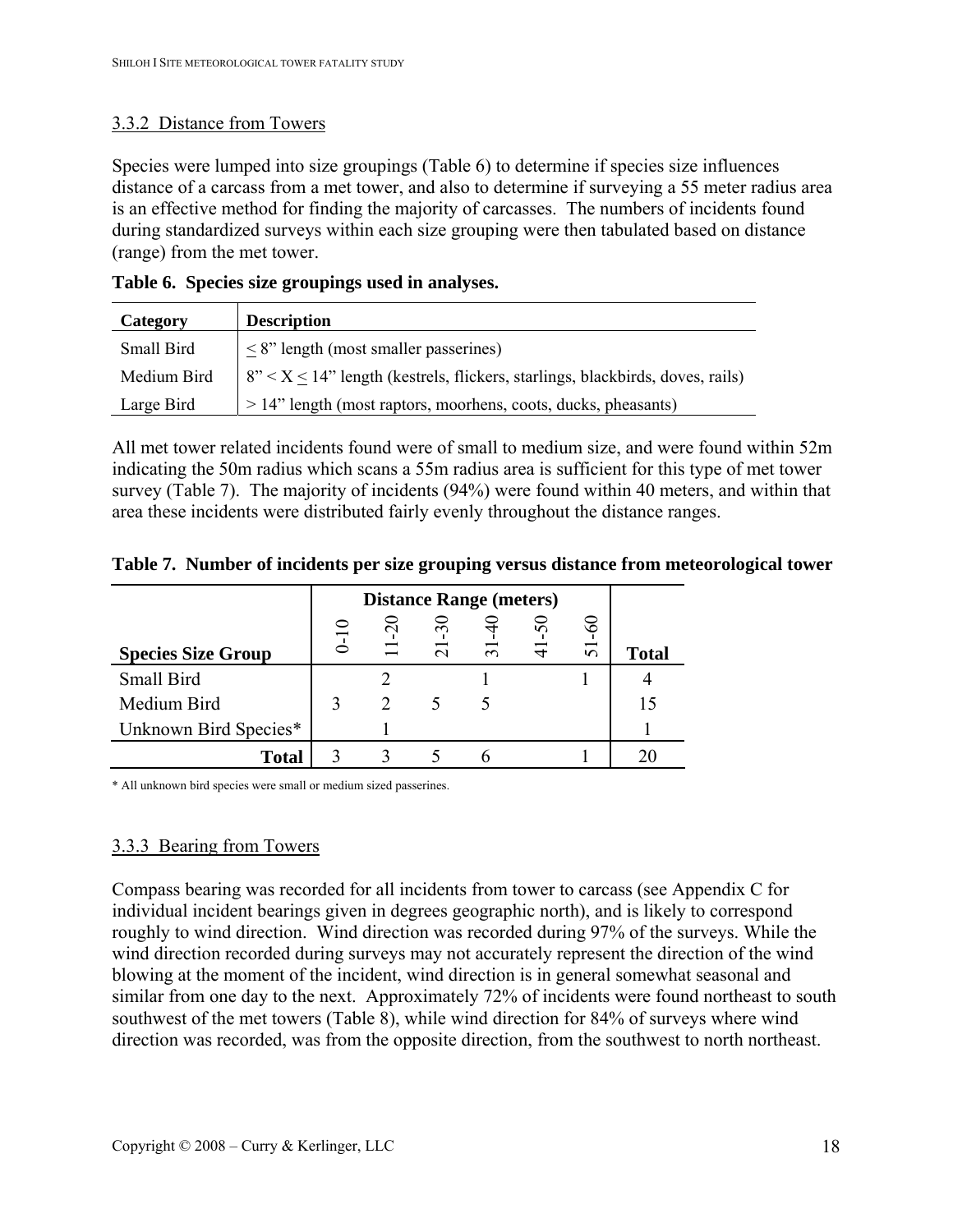| <b>Compass</b>     |        | # Incidents |            | <b>Total Incidents</b> |                |               |
|--------------------|--------|-------------|------------|------------------------|----------------|---------------|
| Bearing*           | Raptor | Water Bird  | Other Bird | Passerine              | #              | $\frac{0}{0}$ |
| NE                 |        |             |            | 3                      | 3              | 16.7          |
| <b>ENE</b>         |        |             |            | 2                      | 2              | 11.1          |
| <b>SE</b>          |        |             |            | $\overline{2}$         | 3              | 16.7          |
| <b>SSE</b>         |        |             |            |                        |                | 5.6           |
| S                  |        |             |            |                        |                | 5.6           |
| <b>SSW</b>         |        |             | 2          |                        | 3              | 16.7          |
| <b>SW</b>          |        |             |            | 2                      | $\mathfrak{D}$ | 11.1          |
| NW                 |        |             |            |                        |                | 5.6           |
| <b>NNW</b>         |        |             |            |                        | 2              | 11.1          |
| <b>Grand Total</b> |        |             | ∍          | 14                     | $18**$         | 100.0         |

<span id="page-18-0"></span>**Table 8. The number of incidents within each species group found at each compass bearing\*.** 

\* Bearing was recorded in degrees Geographic North, and represents degrees from met tower to carcass.

\*\* Bearing not available for 2 of the carcasses.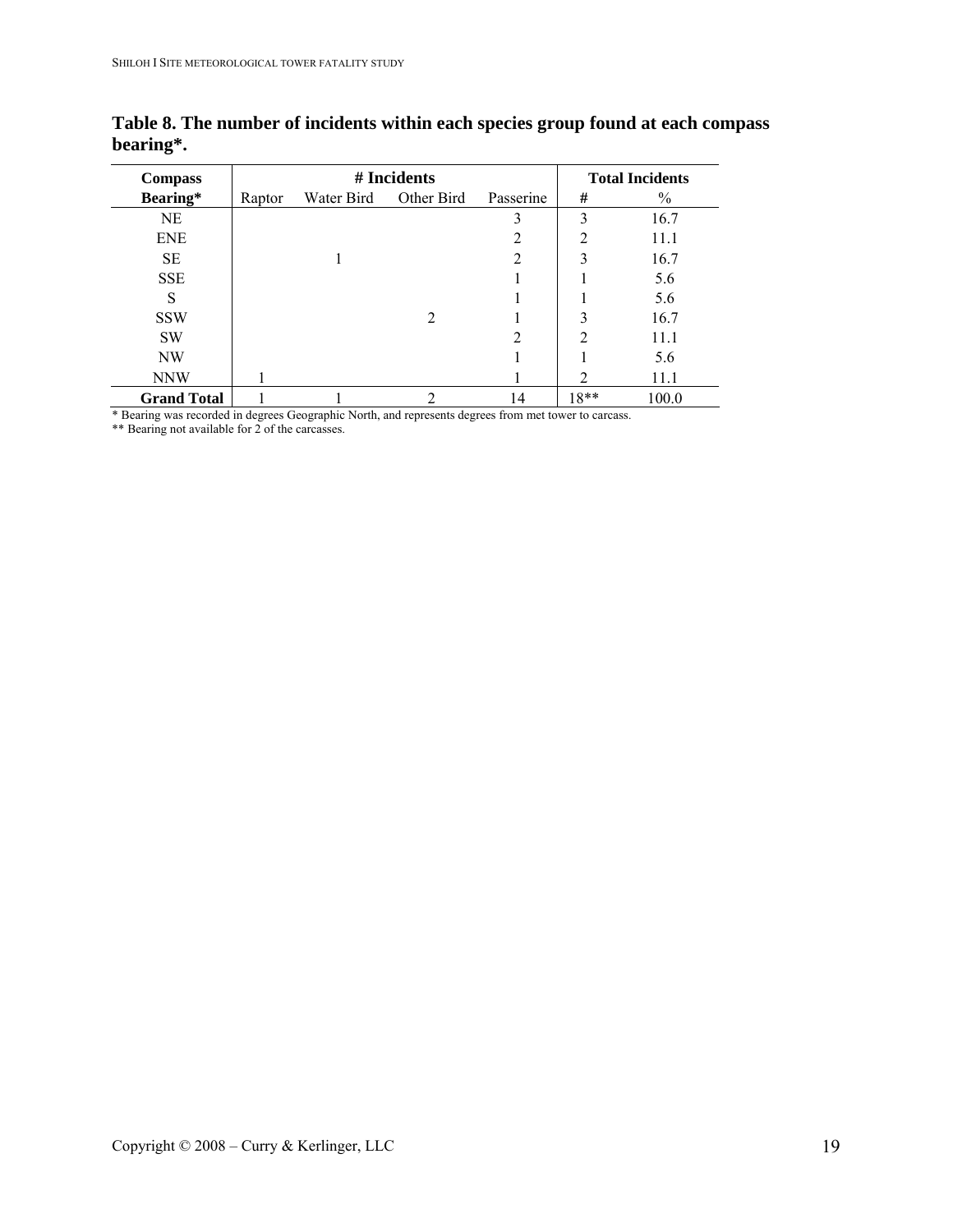### <span id="page-19-0"></span>**4.0 DISCUSSION**

This report details the results of the twenty-three month post-installation study of meteorological tower related fatalities at the Shiloh I wind power project. This is the second of three fatality studies of temporary met towers installed in the Collinsville Montezuma Hills Wind Resource Area (CMHWRA). Data from the Shiloh I study is compared with data collected from the adjacent Hamilton Ranch (FPL) and Shiloh II projects (enXco). These three surveys will be used to evaluate the risk of met towers to avian species, and to provide data to help determine if ongoing studies are needed at such towers.

Due to the similarity of terrain and land use practices throughout the CMHWRA we would expect to find an overlap of met tower-related incident species composition among the wind project developed areas of the WRA. In addition, because the same team of individuals has been conducting the surveys at the Shiloh I, Shiloh II and Hamilton projects using the same protocols, it is reasonable to expect that the data collected should be comparable. If there are biases or idiosyncrasies for better or worse they too remain constant.

#### **4.1 Fatalities at Three Adjacent Sites**

Table 9 compares specific attributes of these three adjacent developments within the CMHWRA.

| Table 9. Comparison of Shiloh I, Shiloh II and Hamilton attributes or metrics (includes     |
|---------------------------------------------------------------------------------------------|
| standardized data from variable periods, inclusive of all data collected from the beginning |
| of each study through the end of April 2008)                                                |

| <b>Attribute or Metric</b>     | Shiloh I          | Shiloh II             | <b>Hamilton Ranch</b> |
|--------------------------------|-------------------|-----------------------|-----------------------|
| Number of Met Towers           | 4                 | 10                    |                       |
| Height (AGL)                   | 50 <sub>m</sub>   | $50m(4)$ , 60m $(6)$  | 50 <sub>m</sub>       |
| Duration of Study (months)     | 19.5              | 22                    | 11                    |
| <b>Study Dates</b>             | May $16, 2006$ -  | February 22, $2006 -$ | February $6, 2007 -$  |
|                                | December 27, 2007 | December 26, 2007     | December 26, 2007     |
| Search Interval (in days)      | 7 days            | 7 days                | 7 days                |
|                                |                   |                       |                       |
| Number of Birds Found          | 20                | 51                    | 8                     |
| Number of Raptors Found        |                   |                       |                       |
| Number of Songbirds Found      | 15                | 31                    | 6                     |
|                                |                   |                       |                       |
| Number of Birds Killed per Met | 2.560             | 2.632                 | 6.40                  |
| Tower per Year                 |                   |                       |                       |
| Number of Raptors Killed per   | 0.128             | 0.052                 | $\boldsymbol{0}$      |
| Met Tower per Year             |                   |                       |                       |
| Number of Songbirds Killed per | 1.920             | 1.806                 | 4.80                  |
| Met Tower per Year             |                   |                       |                       |

\* The number of incidents per tower per year was calculated by dividing the number of incidents per species group by the average number of met towers surveyed throughout the survey, and then dividing this number by the number of years the site was surveyed.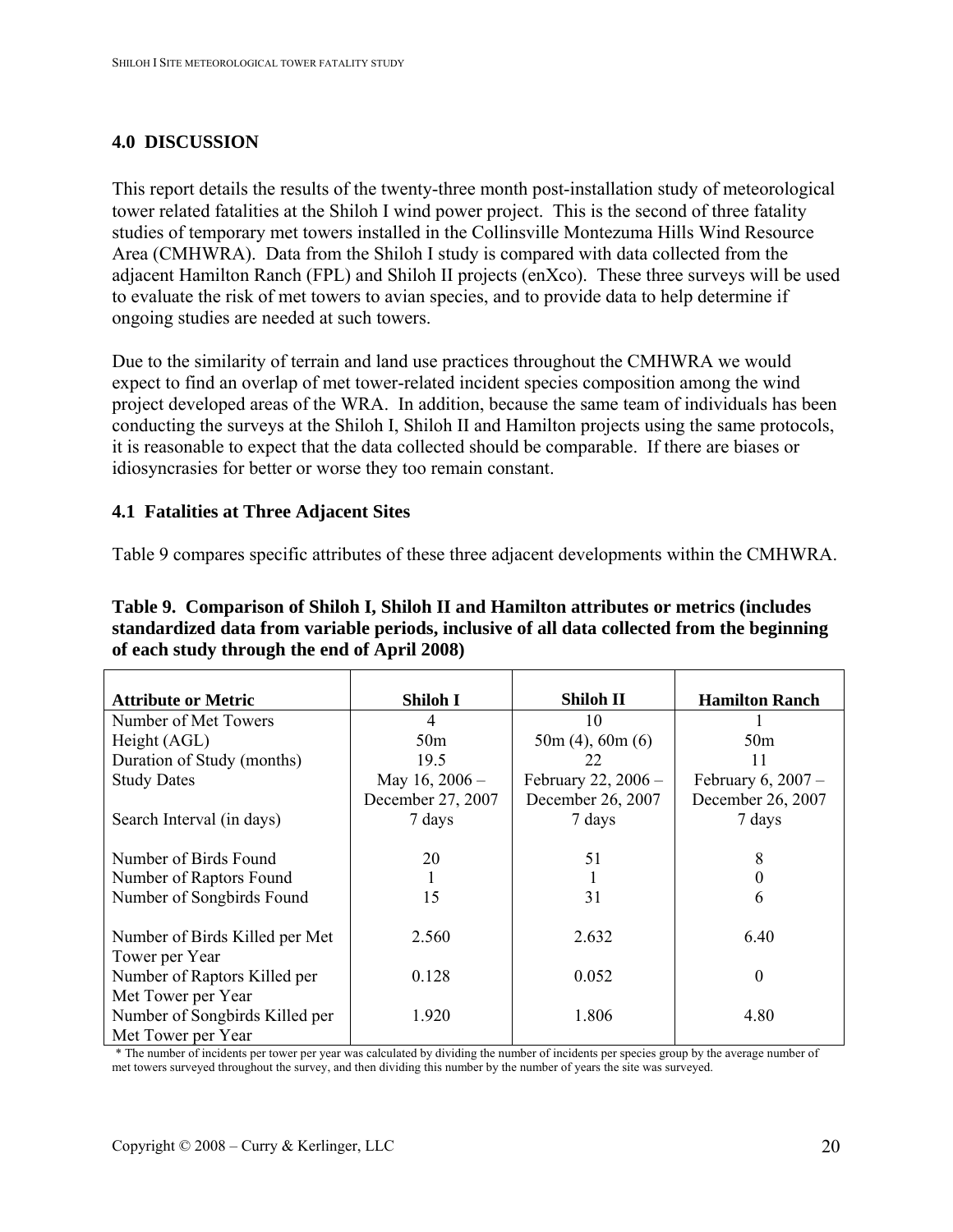<span id="page-20-0"></span>When comparing the fatality rates of each species recorded between the three sites (Table 10), we find not as much overlap in the species impacted as would be expected based on similarities in met tower structure, study methods, and general geographic location, habitat, and terrain. With the exception of the methodology, which was the same for each study, these other factors may have contributed to differences in incident composition between sites.

Of the three sites, raptors were only found at Shiloh I and II, an American Kestrel (1) and a Barn Owl (1), respectively. Along with the Barn Owl, species found only at Shiloh II included: the Brewer's Blackbird (3), Dark-eyed Junco (1), Horned Lark (5), Pacific-slope Flycatcher (1), Savannah Sparrow (3), White-crowned Sparrow (1), and Common Moorhen (1). A single Loggerhead Shrike was found at Hamilton Ranch, a California Species of Special Concern not found at either of the other two sites. Species found only at the Shiloh I site included the American Kestrel (1), a Barn Swallow (1), and a Lincoln Sparrow (1). The only species overlapping between sites were American Pipit, Mourning Doves, Rock Pigeons (not present at Hamilton), Red-winged Blackbirds, Killdeer and Western Meadowlarks.

The number of incidents per species is low, so conclusions about differences in fatality rates will be limited to comparing larger sample sizes by lumping species into species groups.

|                             | Shiloh II        |           |                | Shiloh I    | <b>Hamilton</b> |             |  |  |
|-----------------------------|------------------|-----------|----------------|-------------|-----------------|-------------|--|--|
|                             | #<br># Incidents |           | #              | # Incidents |                 | # Incidents |  |  |
| <b>Species</b>              | Incidents        | /Tower/Yr | Incidents      | /Tower/Yr   | # Incidents     | /Tower/Yr   |  |  |
| American Kestrel            |                  |           | 1              | 0.1280      |                 |             |  |  |
| American Pipit              | $\overline{4}$   | 0.2064    | 1              | 0.1280      |                 |             |  |  |
| Barn Owl                    | 1                | 0.0516    |                |             |                 |             |  |  |
| <b>Barn Swallow</b>         |                  |           | 1              | 0.1280      |                 |             |  |  |
| Brewer's Blackbird          | 3                | 0.1548    |                |             |                 |             |  |  |
| Common Moorhen              | 1                | 0.0516    |                |             |                 |             |  |  |
| Dark-eyed Junco             | 1                | 0.0516    |                |             |                 |             |  |  |
| European Starling           | 1                | 0.0516    |                |             |                 |             |  |  |
| Horned Lark                 | 6                | 0.3096    |                |             |                 |             |  |  |
| Killdeer                    | 1                | 0.0516    | $\mathbf{1}$   | 0.1280      |                 |             |  |  |
| Lincoln's Sparrow           |                  |           | 1              | 0.1280      |                 |             |  |  |
| Loggerhead Shrike           |                  |           |                |             | 1               | 0.8000      |  |  |
| Mourning Dove               | 6                | 0.3096    | $\overline{2}$ | 0.2560      | $\overline{2}$  | 1.6000      |  |  |
| Pacific-Slope Flycatcher    | 1                | 0.0516    |                |             |                 |             |  |  |
| Red-winged Blackbird        | 9                | 0.4645    | 6              | 0.7679      | 3               | 2.4000      |  |  |
| Rock Pigeon                 | 7                | 0.3613    | 1              | 0.1280      |                 |             |  |  |
| Savannah Sparrow            | 3                | 0.1548    |                |             |                 |             |  |  |
| Western Meadowlark          | 5                | 0.2580    | $\overline{4}$ | 0.5119      | $\overline{2}$  | 1.6000      |  |  |
| White-crowned Sparrow       | 1                | 0.0516    |                |             |                 |             |  |  |
| Unidentified Passerine spp. |                  |           | 1              | 0.1280      |                 |             |  |  |
| Unidentified Sparrow        | 1                | 0.0516    |                |             |                 |             |  |  |
| Unidentified Swallow spp.   |                  |           | 1              | 0.1280      |                 |             |  |  |
| <b>Grand Total</b>          | 51               | 2.5596    | 20             | 2.6320      | 8               | 6.400       |  |  |

**Table 10. Comparison of unadjusted number of incidents per species per met tower per year at Shiloh II (24.7months of surveys), Shiloh I (23.4 months), and Hamilton Ranch (15 months), found during standardized surveys**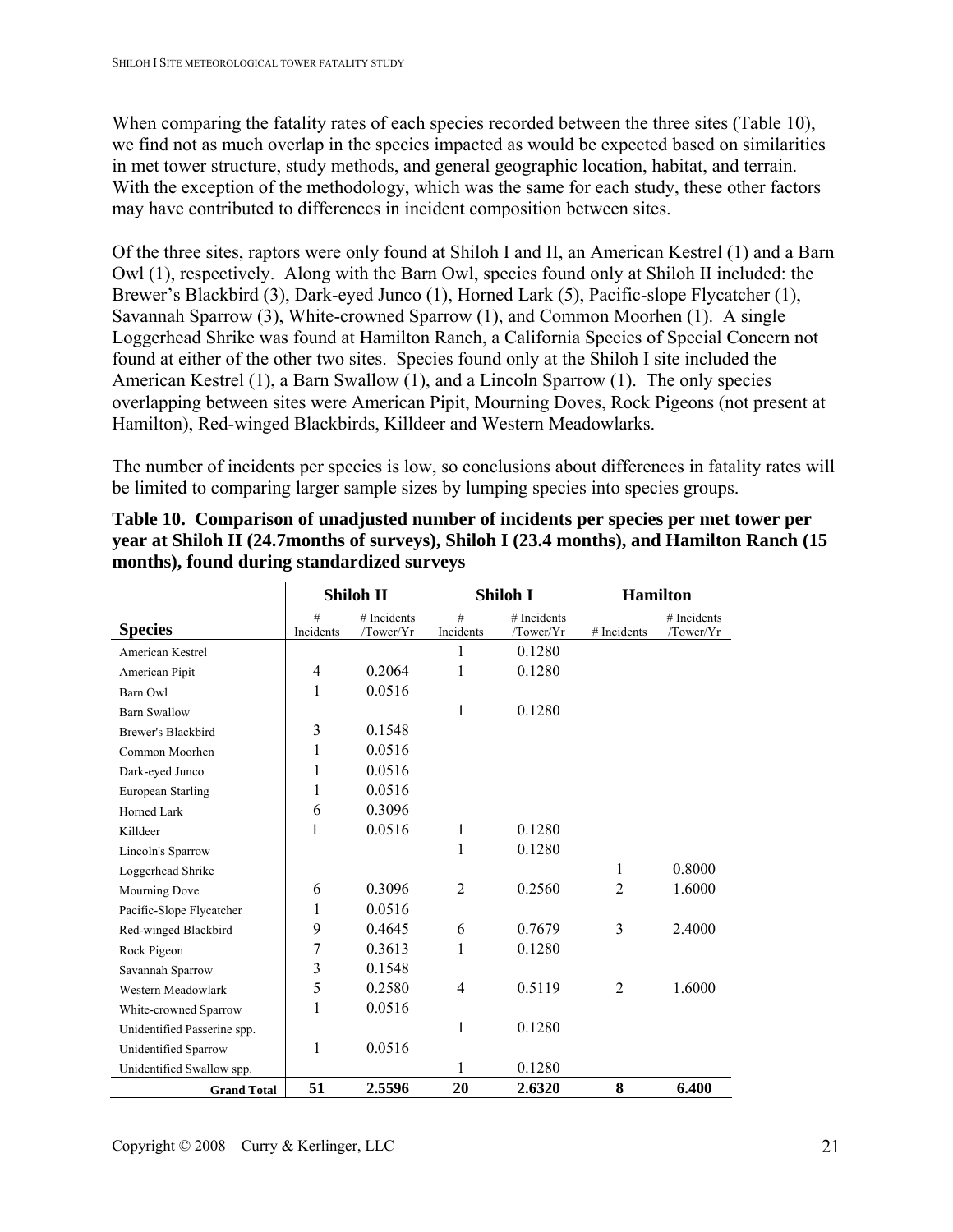<span id="page-21-0"></span>When comparing fatality rates of species groups, we see dramatic differences between sites (Table 11), however numbers are still low at this time. Looking at unadjusted fatality rates between sites, the highest rate of passerine fatality, with over three times the rate occurring at either of the two other sites, occurred at Hamilton (4.80birds/tower/year). The lowest passerine fatality rate occurred at Shiloh II (1.81 birds/tower/year), however this rate was not dissimilar from Shiloh I (1.92 birds/tower/year). Other birds (doves and pigeons) were found in the greatest numbers at Shiloh II, however due to a single dove found at the Hamilton met tower, the fatality rate for this group was also greatest at the Hamilton site. Overall bird fatality was virtually the same between the two Shiloh sites, and approximately two and one half times as great at Hamilton Ranch.

|                      | <b>Shiloh II</b> |                            |               | Shiloh I                   | <b>Hamilton</b> |                            |  |
|----------------------|------------------|----------------------------|---------------|----------------------------|-----------------|----------------------------|--|
| <b>Species Group</b> | $#$ Incidents    | $#$ Incidents<br>/Tower/Yr | $#$ Incidents | $#$ Incidents<br>/Tower/Yr | $#$ Incidents   | $#$ Incidents<br>/Tower/Yr |  |
| Raptor               |                  | 0.0585                     |               | 0.1538                     |                 |                            |  |
| Water Bird           |                  | 0.0585                     |               | 0.1538                     |                 |                            |  |
| Other Bird           | 10               | 0.5853                     | 3             | 0.3077                     | $\mathcal{D}$   | 1.6000                     |  |
| Passerine            | 31               | 1.8143                     | 15            | 2.1538                     | 6               | 4.8000                     |  |
| <b>Grand Total</b>   | 43               | 2.5596                     | 20            | 2.6320                     | 8               | 6.4000                     |  |

| Table 11. Comparison of unadjusted number of incidents per species grouping per met    |
|----------------------------------------------------------------------------------------|
| tower per year at Shiloh II (24 months of surveys), Shiloh I (23 months), and Hamilton |
| Ranch (15 months), found during standardized surveys                                   |

Differences in bird abundance and use of the sites may be responsible for the greater observances of incidents per tower searched at the Hamilton site. The 2005-2006 rainy season was extraordinarily wet, while 2006-2007 was unusually dry which would affect vegetation and food abundance, which may have resulted in higher fatality rates during the 2007 Hamilton study, as this site is proximal to an olive orchard and a human habitation on which water is available.

# **4.2 Shiloh I: Post-Construction Wind Turbine – Met Tower Comparison**

For the purpose of determining the potential relative impact of meteorological towers on birds, we can compare met tower related incidents to wind turbine related incidents at Shiloh I, where wind turbine tower carcass searches were conducted in tandem with met tower searches. The number of birds killed or injured associated with wind turbines at the site for the study period was 2.93 birds per wind turbine per year (Table 12). The fatality rate at met towers was 2.61 birds per met tower per year. There were 50 species (plus unidentified birds) found at wind turbines, whereas there were only 9 species (plus unidentified birds) at met towers. While species diversity of incidents and fatality rate of all bird species combined was greater at wind turbine towers than met towers, the fatality rate of passerine species was nearly the same between met towers (1.96 songbirds/tower/year) and wind turbine towers (1.93 songbirds/tower/year). Interestingly, bat fatalities were recorded only at wind turbine towers, and were found at none of the three project areas at met towers.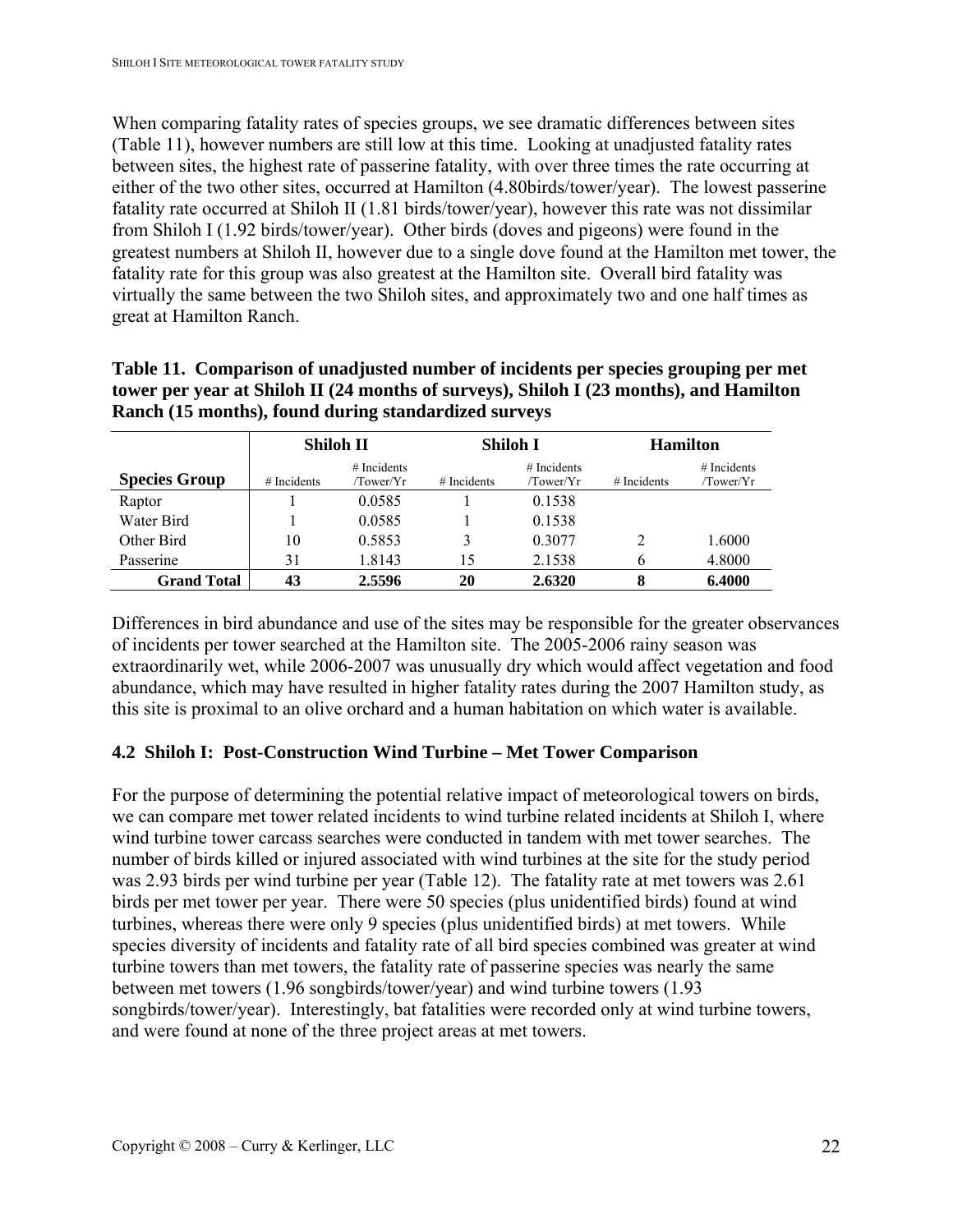| <b>SHILOH I</b>              |             | <b>Wind Turbine Towers</b>      | <b>Meteorological Towers</b> |                               |  |  |
|------------------------------|-------------|---------------------------------|------------------------------|-------------------------------|--|--|
|                              |             | April 10, 2006 - April 14, 2008 |                              | May 16, 2006 - April 14, 2008 |  |  |
| <b>Species Group</b>         | # Incidents | # Incidents<br>/Tower/Yr        | $#$ Incidents                | # Incidents<br>/Tower/Yr      |  |  |
|                              |             |                                 |                              |                               |  |  |
| <b>Bird Species</b>          |             |                                 |                              |                               |  |  |
| Raptor                       | 47          | 0.4668                          |                              | 0.1305                        |  |  |
| Waterfowl                    | 4           | 0.0397                          | 0                            | $\theta$                      |  |  |
| Water Bird                   | 14          | 0.1390                          |                              | 0.1305                        |  |  |
| Other Bird                   | 35          | 0.3476                          | 3                            | 0.3916                        |  |  |
| Passerine                    | 194         | 1.9268                          | 15                           | 1.9582                        |  |  |
| Unknown bird spp.            | 1           | 0.0099                          | $\overline{0}$               | $\overline{0}$                |  |  |
| <b>Subtotal Bird Species</b> | 295         | 2.9299                          | 20                           | 2.6109                        |  |  |
| <b>Bat Species</b>           | 90          | 0.8939                          | $\overline{0}$               | $\frac{0}{0}$                 |  |  |
| <b>Subtotal Bat Species</b>  | 90          | 0.8939                          | $\bf{0}$                     |                               |  |  |
| <b>Grand Total</b>           | 385         | 3.8238                          | 20                           | 2.6109                        |  |  |

<span id="page-22-0"></span>**Table 12. Comparison of unadjusted number of incidents per species grouping per wind turbine and per met tower per year at Shiloh I, found during standardized surveys** 

## **4.2.1 Shiloh I Chi-square Analysis of Incidents at Towers Adjacent to Meteorological Towers**

We conducted chi-square tests for independence for the number of bird incidents (all species) detected at turbines adjacent to meteorological towers versus non-adjacent turbines at Shiloh I.

We found no significant deviation from the expected number of bird incidents between turbines adjacent vs. turbines not adjacent to meteorological towers (Yates<sub>1</sub>  $\chi^2$  = 0.03, *df* = 1, P = 0.86, ns).

| Table 13. Contingency table showing the proportion of bird incidents at turbines adjacent |
|-------------------------------------------------------------------------------------------|
| to meteorological towers vs. non-adjacent turbines at Shiloh I.                           |

|                     |              | # Bird           |     |
|---------------------|--------------|------------------|-----|
|                     | $#$ turbines | <b>Incidents</b> | Sum |
| Met_Adj             |              |                  |     |
| <b>Turbines</b>     |              | 19               | 23  |
| <b>Not Adjacent</b> | 46           | 206              | 252 |
| Sum                 | 50           | 225              | 275 |

1 The expected frequency was less than 5 in more than 20% of the contingency test cells, necessitating the use of Yates' correction.

The monitoring of the met towers shows that guyed met towers are not without impact but that impact is not biologically significant and no threatened or endangered species were involved. Guyed met towers are generally replaced by unguyed met towers once the project becomes operational and are therefore a temporary installation. It is our judgment that enough data has been gathered to provide the county a basis for determining its policies regarding these structures and no further studies are needed.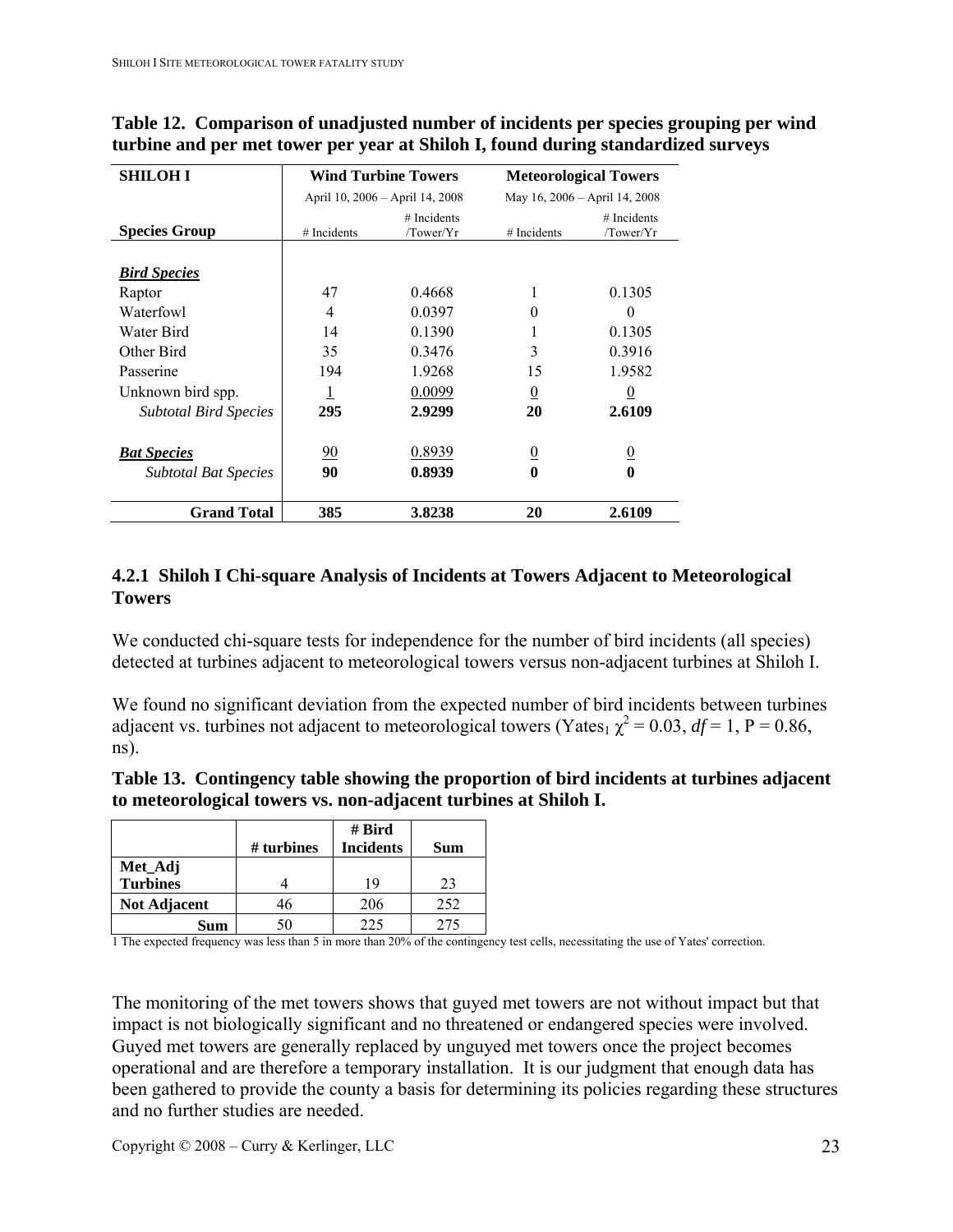#### APPENDIX A. SHILOH I WIND POWER PROJECT AVIAN CARCASS SURVEYS DATA SHEET  **Page \_\_\_\_ of \_\_\_\_**

Date\_\_\_\_\_\_\_\_\_\_\_\_\_\_\_\_\_\_\_\_\_\_\_\_\_ Observers \_\_\_\_\_\_\_\_\_\_\_\_\_\_\_\_\_\_\_\_\_\_\_\_\_\_\_\_\_\_\_\_\_\_\_\_\_\_\_\_\_\_\_\_\_\_\_\_\_\_\_\_\_\_\_\_\_\_\_\_\_\_\_\_\_\_\_\_\_\_\_\_

Notes: \_\_\_\_\_\_\_\_\_\_\_\_\_\_\_\_\_\_\_\_\_\_\_\_\_\_\_\_\_\_\_\_\_\_\_\_\_\_\_\_\_\_\_\_\_\_\_\_\_\_\_\_\_\_\_\_\_\_\_\_\_\_\_\_\_\_\_\_\_\_\_\_\_\_\_\_\_\_\_\_\_\_\_\_\_\_\_\_\_\_\_\_\_\_\_\_\_\_\_\_\_\_\_\_\_

<span id="page-23-0"></span>

| Loc   |       | Time   |      | Fatalities         |        |        | Ground Cover/Crop Type |        | (give % cover, ave. height, whether standing or cut crop) |        | Weather |                              |  |  |  |
|-------|-------|--------|------|--------------------|--------|--------|------------------------|--------|-----------------------------------------------------------|--------|---------|------------------------------|--|--|--|
| Turb# | Start | Finish | $\#$ | <b>Brief Notes</b> | Gravel | Tilled | Wheat                  | Barley | Saff.                                                     | Fallow | Temp F  | Wind Speed<br>% Cloud<br>Dir |  |  |  |
|       |       |        |      |                    |        |        |                        |        |                                                           |        |         |                              |  |  |  |
|       |       |        |      |                    |        |        |                        |        |                                                           |        |         |                              |  |  |  |
|       |       |        |      |                    |        |        |                        |        |                                                           |        |         |                              |  |  |  |
|       |       |        |      |                    |        |        |                        |        |                                                           |        |         |                              |  |  |  |
|       |       |        |      |                    |        |        |                        |        |                                                           |        |         |                              |  |  |  |
|       |       |        |      |                    |        |        |                        |        |                                                           |        |         |                              |  |  |  |
|       |       |        |      |                    |        |        |                        |        |                                                           |        |         |                              |  |  |  |
|       |       |        |      |                    |        |        |                        |        |                                                           |        |         |                              |  |  |  |
|       |       |        |      |                    |        |        |                        |        |                                                           |        |         |                              |  |  |  |
|       |       |        |      |                    |        |        |                        |        |                                                           |        |         |                              |  |  |  |
|       |       |        |      |                    |        |        |                        |        |                                                           |        |         |                              |  |  |  |
|       |       |        |      |                    |        |        |                        |        |                                                           |        |         |                              |  |  |  |
|       |       |        |      |                    |        |        |                        |        |                                                           |        |         |                              |  |  |  |
|       |       |        |      |                    |        |        |                        |        |                                                           |        |         |                              |  |  |  |
|       |       |        |      |                    |        |        |                        |        |                                                           |        |         |                              |  |  |  |
|       |       |        |      |                    |        |        |                        |        |                                                           |        |         |                              |  |  |  |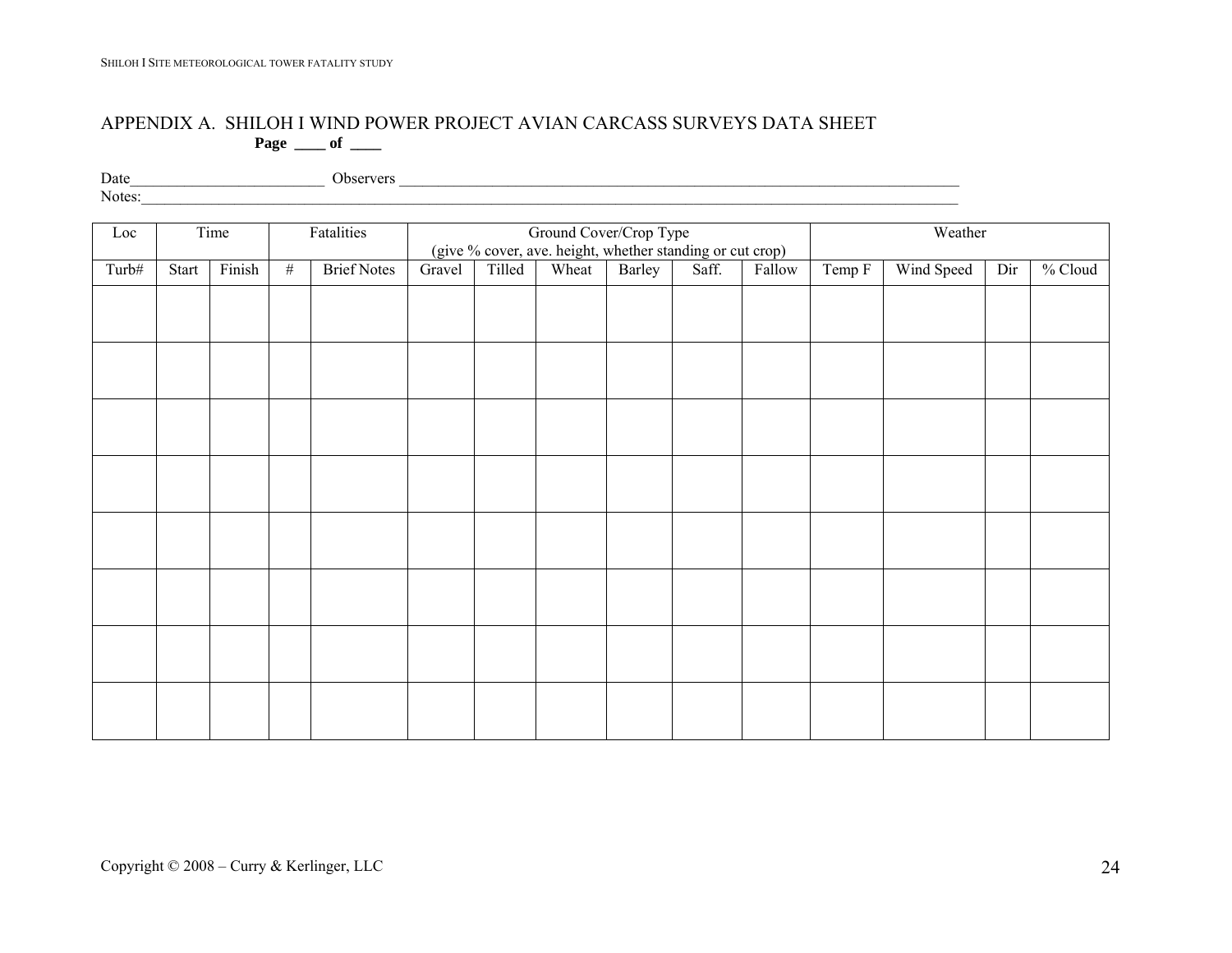### <span id="page-24-0"></span>**APPENDIX B. SHILOH I WILDLIFE INCIDENT REPORT DATA SHEET.**

**SHILOH I Wildlife Incident Report** 

|                                                                                                                                                                                                                                                                                                                                                                                                                    |                                                                 |            | <b>SECTION NO. 1 - DISCOVERY DATA</b>                                                                                                                                                                                                                                                                                                                                                                                        |  |  |  |
|--------------------------------------------------------------------------------------------------------------------------------------------------------------------------------------------------------------------------------------------------------------------------------------------------------------------------------------------------------------------------------------------------------------------|-----------------------------------------------------------------|------------|------------------------------------------------------------------------------------------------------------------------------------------------------------------------------------------------------------------------------------------------------------------------------------------------------------------------------------------------------------------------------------------------------------------------------|--|--|--|
|                                                                                                                                                                                                                                                                                                                                                                                                                    |                                                                 |            | Recovery Date: 1D#:<br>Injury / Fatality Complete / Dismembered / Feathers / Bones                                                                                                                                                                                                                                                                                                                                           |  |  |  |
| Reporting Crew:                                                                                                                                                                                                                                                                                                                                                                                                    |                                                                 |            |                                                                                                                                                                                                                                                                                                                                                                                                                              |  |  |  |
|                                                                                                                                                                                                                                                                                                                                                                                                                    | <b>SECTION NO. 2 - LOCATION OF FIND</b>                         |            |                                                                                                                                                                                                                                                                                                                                                                                                                              |  |  |  |
| Parts: Bearing and Distance from tower/pole:                                                                                                                                                                                                                                                                                                                                                                       |                                                                 | Structure: |                                                                                                                                                                                                                                                                                                                                                                                                                              |  |  |  |
| List parts by size:                                                                                                                                                                                                                                                                                                                                                                                                |                                                                 |            | Distance Degrees                                                                                                                                                                                                                                                                                                                                                                                                             |  |  |  |
| Part 1:                                                                                                                                                                                                                                                                                                                                                                                                            |                                                                 |            |                                                                                                                                                                                                                                                                                                                                                                                                                              |  |  |  |
| Part 2:                                                                                                                                                                                                                                                                                                                                                                                                            |                                                                 |            |                                                                                                                                                                                                                                                                                                                                                                                                                              |  |  |  |
| Part 3:                                                                                                                                                                                                                                                                                                                                                                                                            |                                                                 |            |                                                                                                                                                                                                                                                                                                                                                                                                                              |  |  |  |
| Location Remarks:                                                                                                                                                                                                                                                                                                                                                                                                  |                                                                 |            |                                                                                                                                                                                                                                                                                                                                                                                                                              |  |  |  |
| Species:<br>Age: $\_\_$                                                                                                                                                                                                                                                                                                                                                                                            | Field marks used:<br>Sex: Band: No Yes Unknown (Leg(s) missing) |            |                                                                                                                                                                                                                                                                                                                                                                                                                              |  |  |  |
|                                                                                                                                                                                                                                                                                                                                                                                                                    |                                                                 |            |                                                                                                                                                                                                                                                                                                                                                                                                                              |  |  |  |
|                                                                                                                                                                                                                                                                                                                                                                                                                    | <b>SECTION NO. 4 - OBSERVATIONAL DATA</b>                       |            | <u> 1989 - Johann John Stoff, deutscher Stoffen und der Stoffen und der Stoffen und der Stoffen und der Stoffen u</u>                                                                                                                                                                                                                                                                                                        |  |  |  |
| Describe the physical condition of the find at the time of discovery:<br>Describe Scavenging Activity:<br>Describe Scavenging Activity: $\frac{1}{\text{Estimate}}$ Time Since Death or Injury (days): <1, <4, <7, <14, <30, >30, UNK Photos:<br>Carcass Condition:<br>$\frac{1 - \text{Fresh}}{1 - \text{Fresh}}$<br>2 - Decomposing (early stage)<br>3 - Decomposing (late stage)<br>4 - Desiccated<br>$5 - N/A$ |                                                                 | Ants       | Infestation Activity: ____ Yes ___ No<br>Fly Larvae (maggots)<br>Adult Flies<br>Beetles<br>the control of the control of the control of the control of the control of the control of<br>Other <u>the contract of the contract of the contract of the contract of the contract of the contract of the contract of the contract of the contract of the contract of the contract of the contract of the contract of the con</u> |  |  |  |